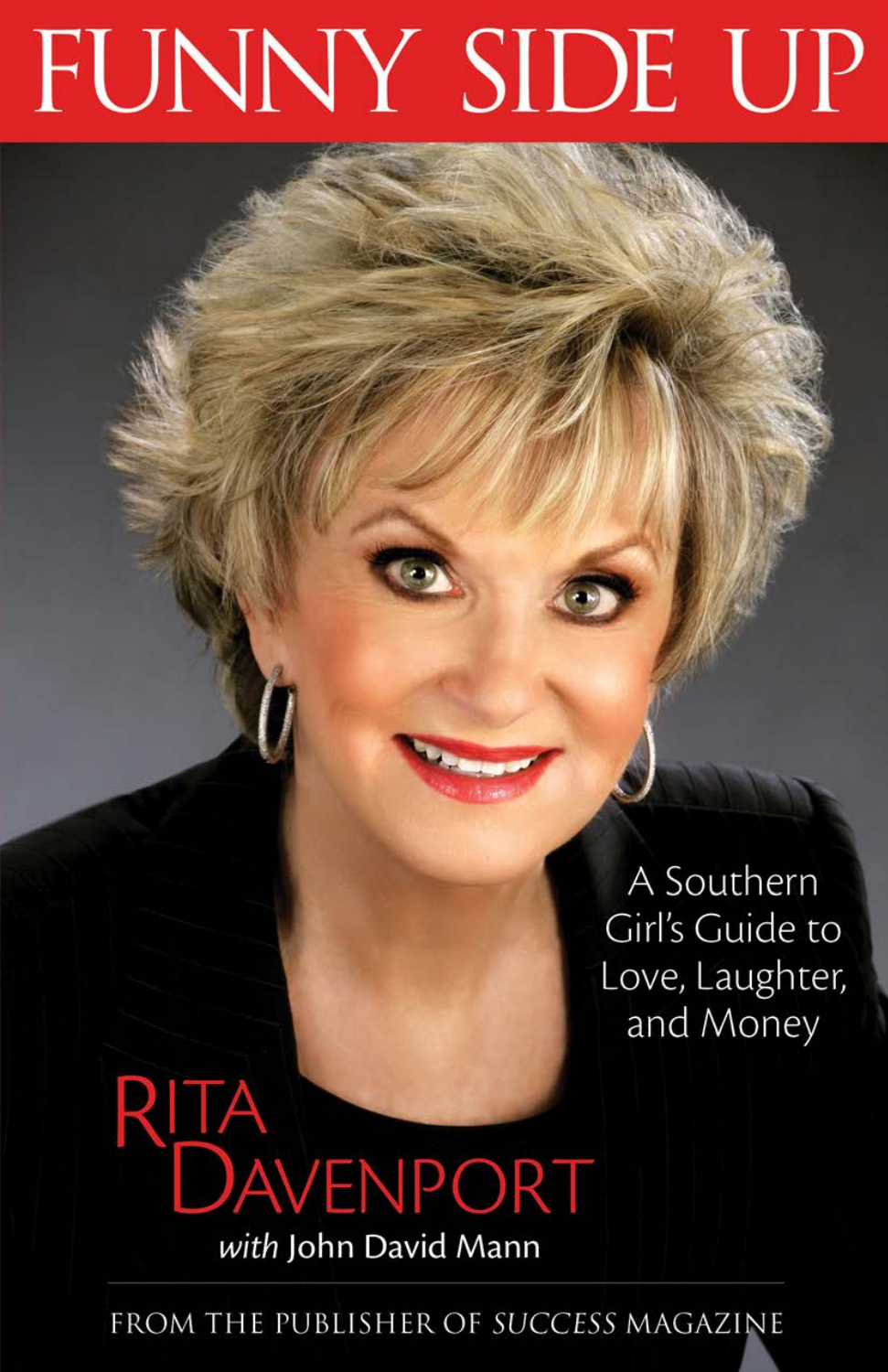## Funny Side Up

*A Southern Girl's Guide to Love, Laughter, and Money*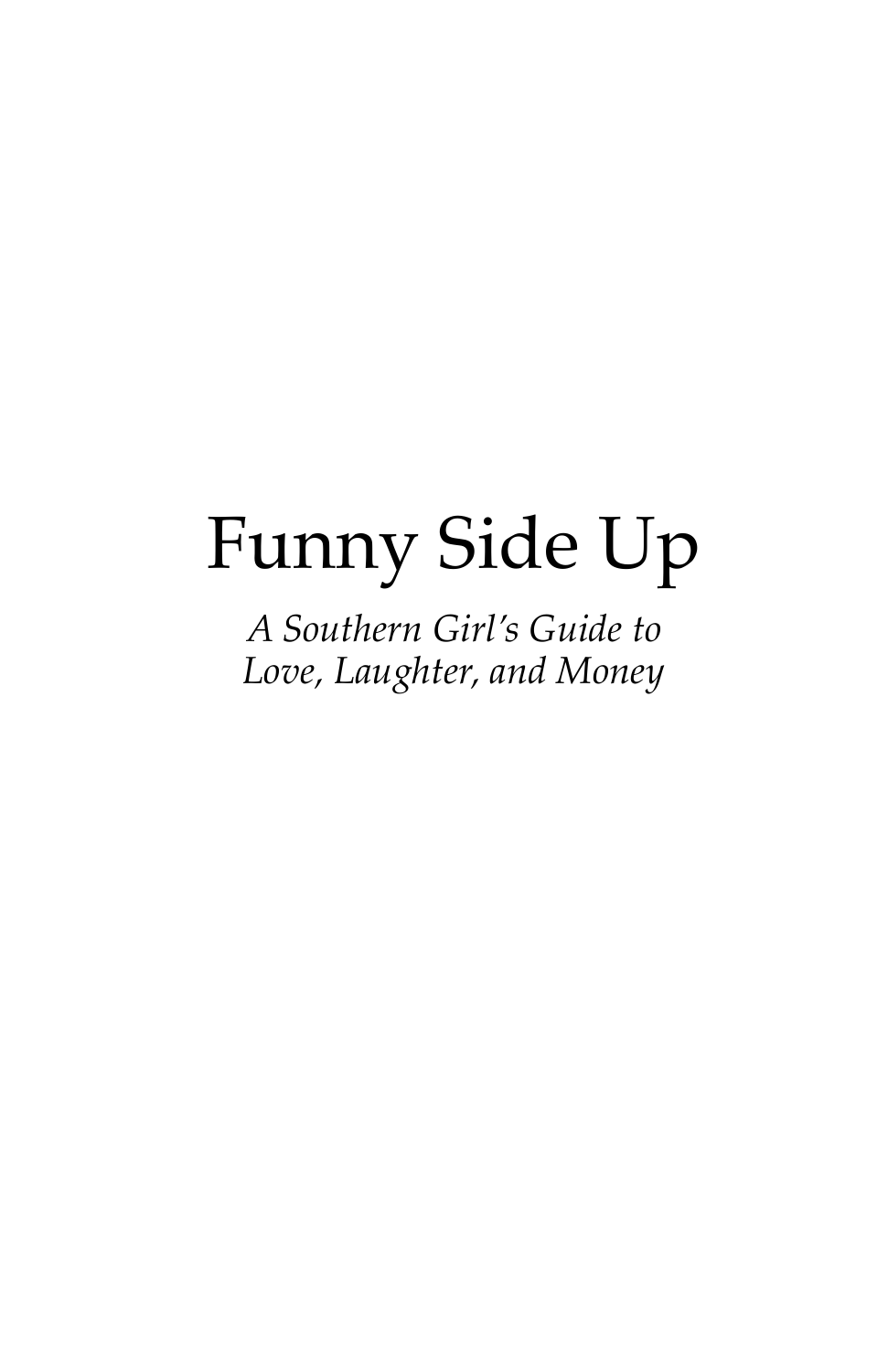## **Praise for Rita Davenport and** *Funny Side Up*

"Rita and I have so much in common. We both hail from Tennessee, raised in families so poor neither of us had an indoor pot to piddle in. Both of us were tiny back-country blondes with great big dreams, girls who grew up in poverty but never saw it as anything but a minor inconvenience. We both shared bushels of determination, and neither of us was ever willing to accept what folks told us we couldn't do. Rita shattered the proverbial glass ceiling, and used the shards to make the cutest li'l sequin dress. I love the girl! And you'll love *Funny Side Up*!"

—Dolly Parton, entertainer

"Rita Davenport's impact on the world is unparalleled, and seen through the hearts of the thousands of people whose lives are fabulous today because of her love and guidance."

—Sharon Lechter, coauthor of *Three Feet From Gold* and *Rich Dad Poor Dad*

"Inside each person is the seed of their potential—their acorn. Within your acorn lie all your possibilities, your 'greatest gifts,' as my friend Rita Davenport puts it, just awaiting your commitment to grow them. I have seen Rita awaken the potential in many people who are successful leaders today. Let her inspire and guide you as she has so many thousands of others!"

—Jim Cathcart, bestselling author of *The Acorn Principle*

"Rita Davenport is a true leader who has inspired others throughout her career with her great insights into how to live a successful life—and how to have fun doing it."

—Tom Hopkins, author of *How to Master the Art of Selling*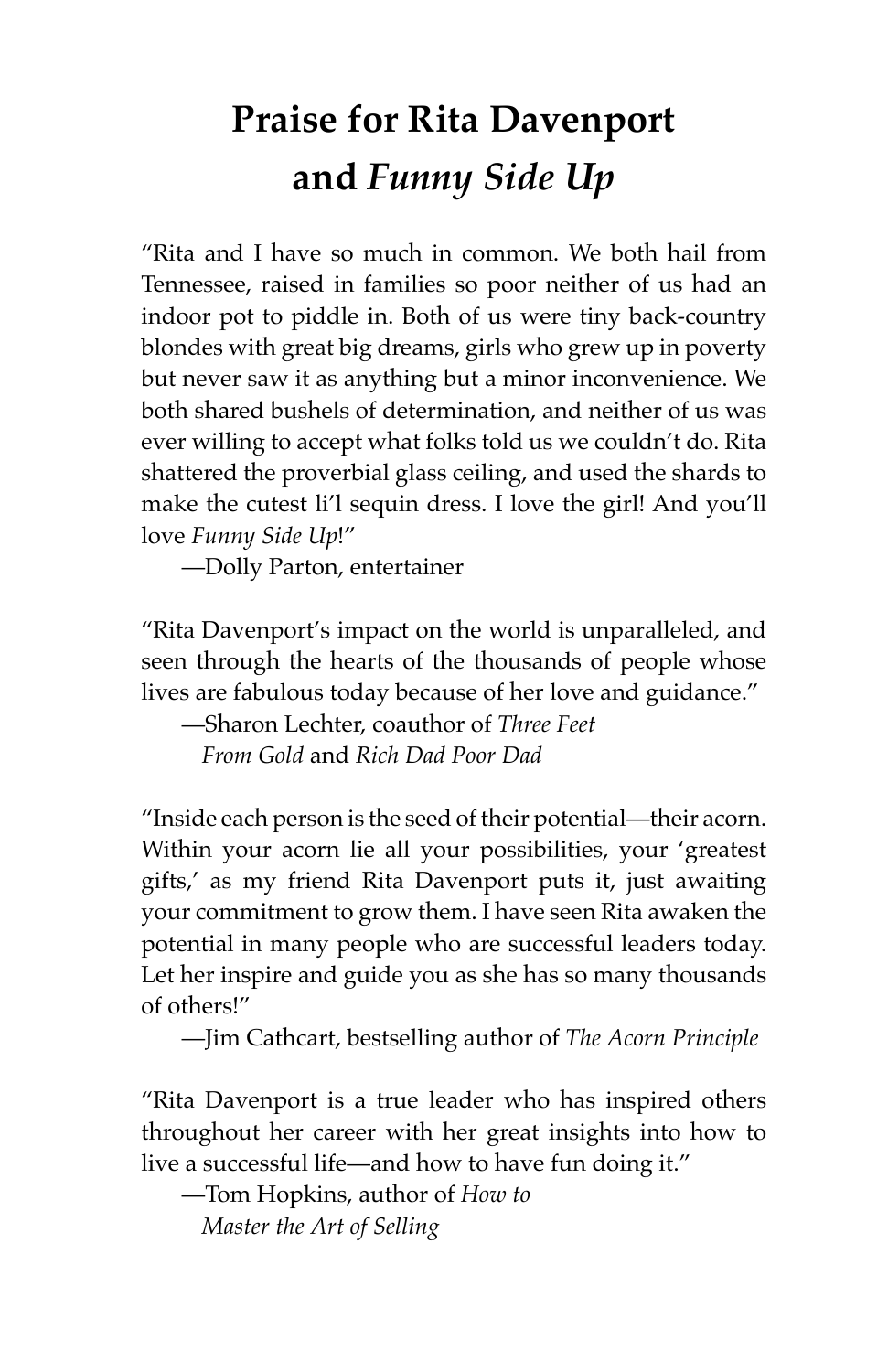"If you are ready to experience vastly more sunshine in every aspect of your life, read my friend Rita's brilliant new book *Funny Side Up*. Even better, read it, absorb it, use its wisdom in your life—and share it with those you love and bring the sunshine into their lives, too!"

—Mark Victor Hansen, co-creator of the bestselling *Chicken Soup for the Soul* series

"Rita Davenport has been there and done that. Raising herself from rags to riches, she had her own successful television talk show and became the top executive of a large worldwide company. She is a natural storyteller with a highly motivational message. There's an old saying: Give a person a fish and you feed them for a day; teach them how to fish and you feed them for life. Rita's book teaches you how to fish! Read and be rewarded."

—Calvin LeHew, founder of The Factory at Franklin and coauthor of *Flying High*

"Rita Davenport is an icon in the self-empowerment movement. Her insightful, entertaining, and heartfelt words will help you to reach deep within yourself, expand your vision of what is possible, soar to new heights, and live a life of meaning and significance."

—Les Brown, CPAE, bestselling author of *Live Your Dreams*, National Speaker's Association, Hall of Fame Speaker, Toastmasters International Golden Gavel Award

"A remarkable collection of insights that teaches with humor how generosity, humility, and thankfulness will take your business and personal relationships to the next level. You'll be moved, uplifted, and educated by a talented teller of reallife tales about what's really important in life and how to measure success. You'll find yourself laughing, crying, and nodding in agreement."

—Jeanne Robertson, CSP, CPAE, past president, National Speakers Association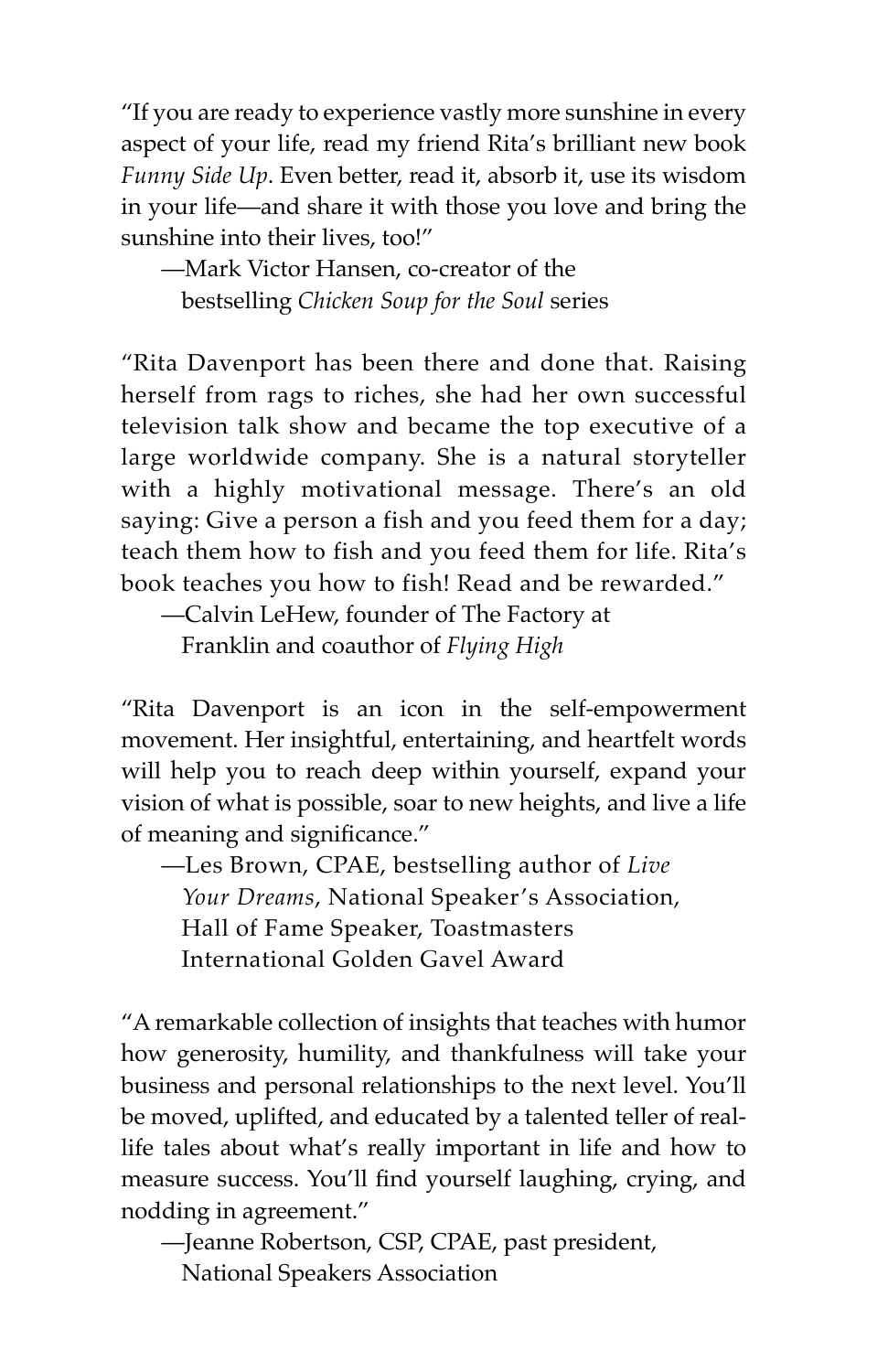"This priceless gem speaks to the heart of true success and fulfillment. By chasing our passion, not our pension, we all can receive the gift that comes from knowing that all life—present and future—has been nurtured by our individual contributions."

—Denis Waitley, author, *The Seeds of Greatness* 

"Don't waste a minute of your time reading Rita Davenport's new book… *unless* you are totally committed to being an even more effective salesperson, leader, and individual! You'll laugh, you'll cry, you'll be energized and inspired, but you'll *never* be bored by Rita's amazing wit, wisdom, and wonderful true stories. Few people can hold a live audience the way Rita can, and even fewer people can put that skill into a book—but Rita has done it!"

—Joel Weldon, CSP, CPAE, award-winning speaker, recipient of the Golden Gavel and 2006 Legend of the Speaking Profession

"In these days of pop-up celebrities and twenty-five-cent teletherapists, Rita Davenport is the real deal. This lady has seen it all, done it all, and knows what she's talking about. Curl up in your favorite chair and spend a few hours with one of the most inspiring people I have ever met. She'll warm your heart, make you laugh, and touch your soul—and you will never be the same!"

—Connie Podesta, CSP, CPAE, author of *10 Ways to Stand Out from the Crowd*

"Rita Davenport has such a depth of experience and wealth of good ideas that I listen to whatever she says and read whatever she writes. Her ability to teach great truths with warmth and humor make her a powerful communicator. I've learned from her, and you will, too, if you read her excellent new book. I recommend it."

—Mark Sanborn, CSP, CPAE, award-winning speaker and author of *The Fred Factor* and *You Don't Need a Title to be a Leader*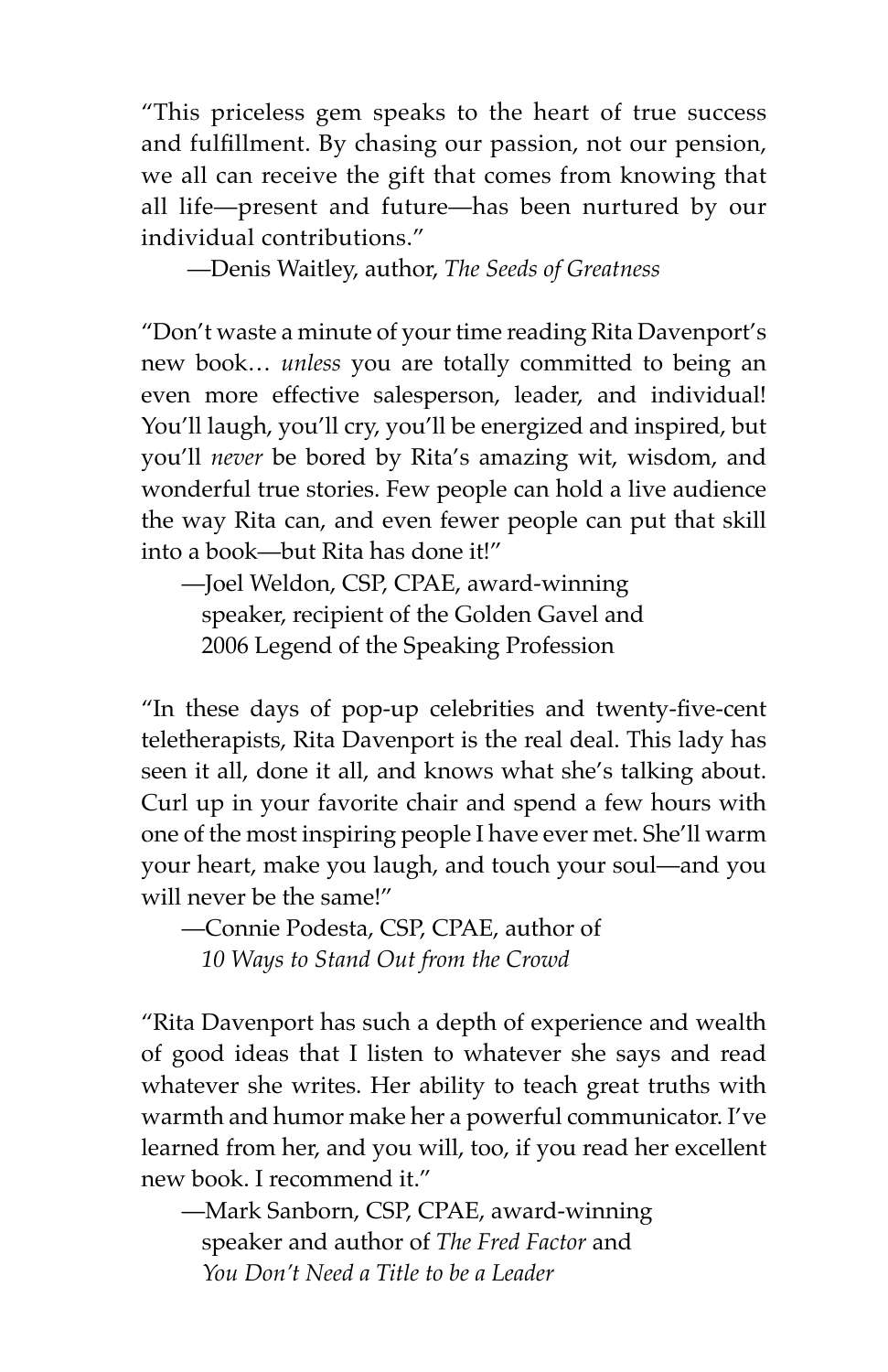"No one I know in the world of motivation and personal growth comes close to having Rita Davenport's gift of being world-wise brilliant and side-splittingly funny at the same time. The strategic life lessons she doles out in *Funny Side Up* are so well-laced with laughter that you get the message and learn something powerful and important before you even realize it. An important book—beautifully entertaining and enlightening!"

—Shad Helmstetter, Ph.D., bestselling author of *What to Say When You Talk to Yourself*

"Rita Davenport is one of the most powerfully authentic people I have ever met. In a world full of smoke and mirrors, she needs none; her wisdom and insight are among the best of the best. Be careful—before you know it, she will change your life!"

—Keith Kochner, founder, Mentorship Mastery and Mentorfish.com

"I have known Rita for more than thirty-five years. She is funny, charming, honest, self-effacing, ambitious, caring, heartfelt, and fabulously successful… and she has dedicated her life to helping, inspiring, and supporting others to become their best selves. Pick up this book and join the millions who love and adore Rita. You will be blessed to have her in your life!"

—Dian Thomas, television personality and bestselling author of *Roughing It Easy*

"*Funny Side Up* is one of the most inspirational and wellcrafted books I've read in a long time. Rita Davenport, who has literally gone from rags to riches, has a compelling story that will motivate you to become the person you would like to be. And don't let her mellifluous Tennessee accent fool you for a moment: she is a powerful and eloquent speaker who can evoke emotions from deep sadness to soaring inspiration—and in the next heartbeat have you laughing so hard you can barely breathe."

—Dr. Art Mollen, author, *Dr. Mollen's Anti-Aging Diet*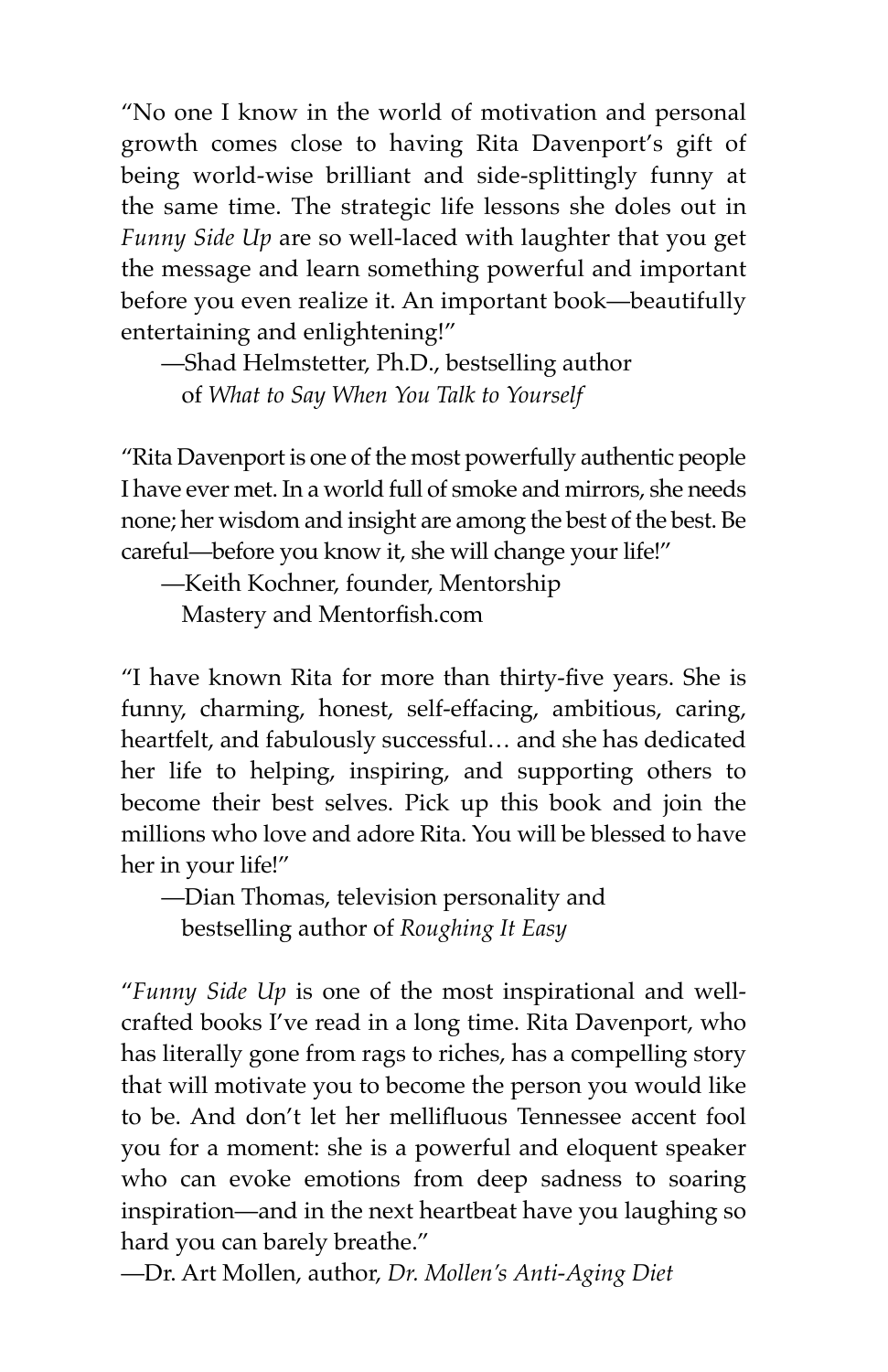"Rita Davenport blew into my life when I was losing myself. I saved my grocery money to buy her audiocassettes, and my car became a rolling University of Rita. Through her I learned to love myself, which is what FLYing is all about: Finally Loving Yourself. Rita's message touched my heart. She changed my life with her words, and she'll change yours, too."

—Marla "FlyLady" Cilley, coauthor of the *New York Times* bestseller *Body Clutter: Love Your Body, Love Yourself*

"Funny, charming, honest, self-effacing, caring, and fabulously successful—this lady walks her talk as she leads with her heart. I've been friends with Rita over thirty years. After a great deal of prodding, she has decided to put her story down on paper. I'm sure you'll be as thrilled as I was when you read her remarkable book. The message and tools in this book will help to improve not only your organization and your career, but your entire life."

—Joe Larson, CSP, CPAE, former president of National Speakers Association and winner of the Cavett Award

"Rita Davenport has more energy than Hoover Dam on Red Bull. She has enjoyed multimedia success and has inspired thousands along her journey. And the motivational kick-inthe-butt from Rita's live speaking engagements make Knute Rockne and General George S. Patton seem like pacifists. Rita Davenport could write the *alphabet* and sell more copies than *Gone with the Wind*. I will be the first to buy a copy of Rita's new book... and I will be the first to charge her \$34.95 for this quote."

—Dave "Morning Mayor" Pratt, host, KUPD's *Dave Pratt in the Morning*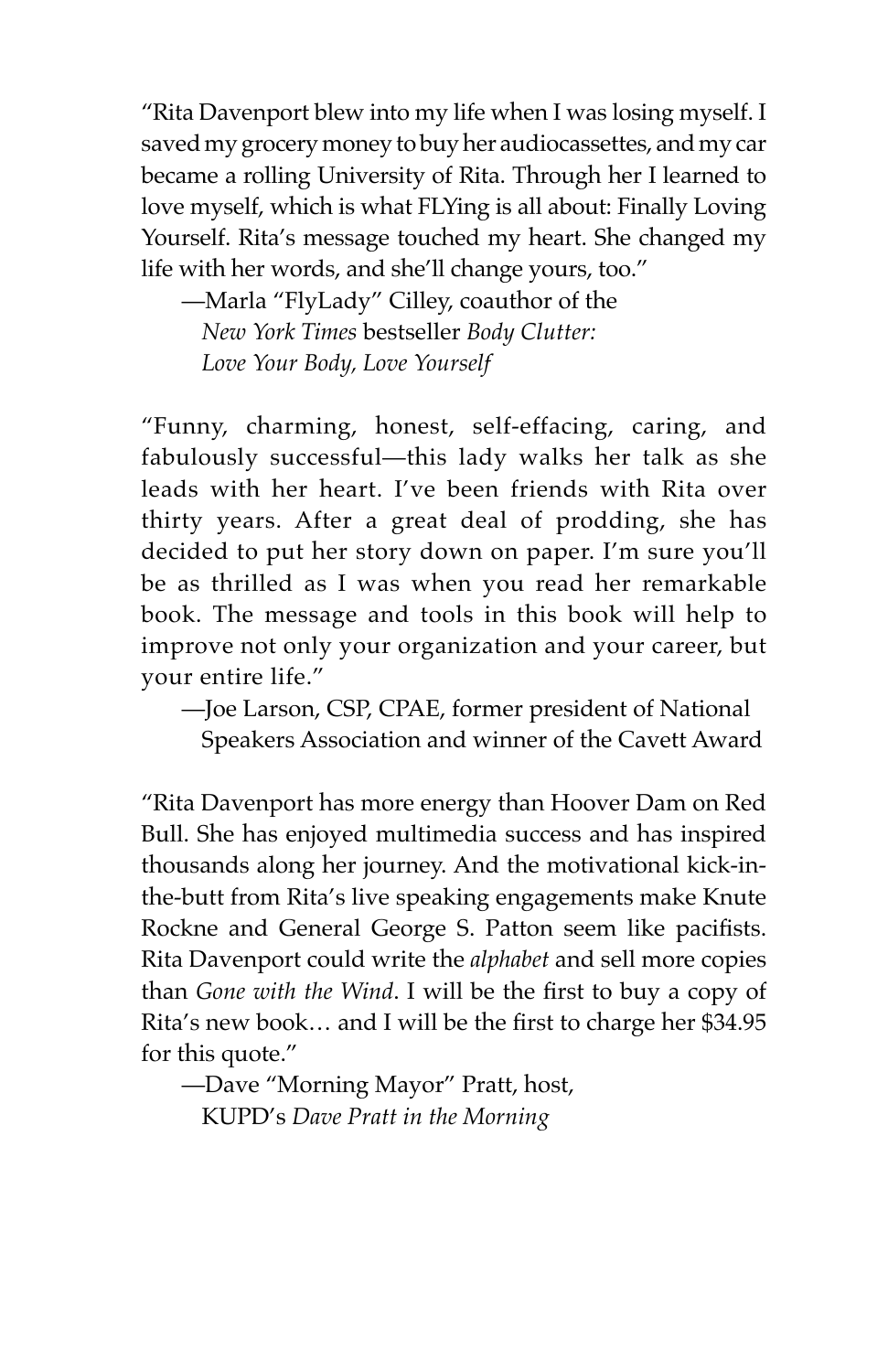## Funny Side Up

## *A Southern Girl's Guide to Love, Laughter, and Money*

## by Rita Davenport

with John David Mann

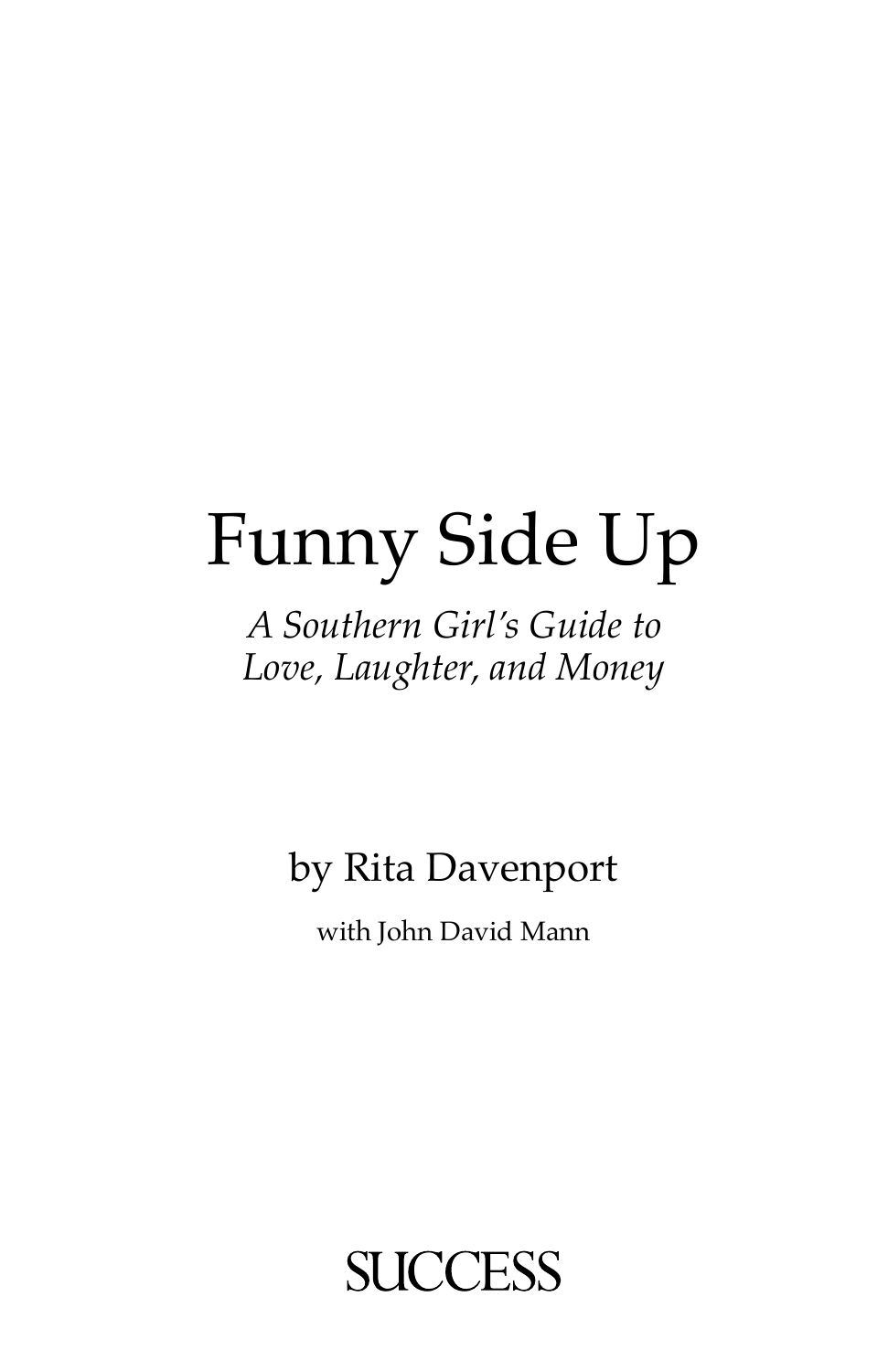© 2012 by Rita Davenport. All rights reserved.

Published by SUCCESS.

## **SUCCESS**

200 Swisher Road Lake Dallas, Texas 75065 Toll-free: 866-SUCCESS (782-2377) www.SUCCESS.com

No part of this publication may be reproduced, stored in a retrieval system, or transmitted, in any form or by any means, electronic, mechanical, photocopying, recording or otherwise, without the prior written permission of the publisher.

SUCCESS is a registered trademark and *SUCCESS* magazine is a trademark of SUCCESS Partners.

Printed in the United States of America.

Book design by Sam Watson

ISBN 978-1-935944-43-0

#### SPECIAL SALES

SUCCESS books are available at special discounts for bulk purchase for sales promotions and premiums. Special editions, including personalized covers, excerpts of existing books, and corporate imprints, can be created in large quantities for special needs. For more information, contact Special Markets, SUCCESS, sales@success.com.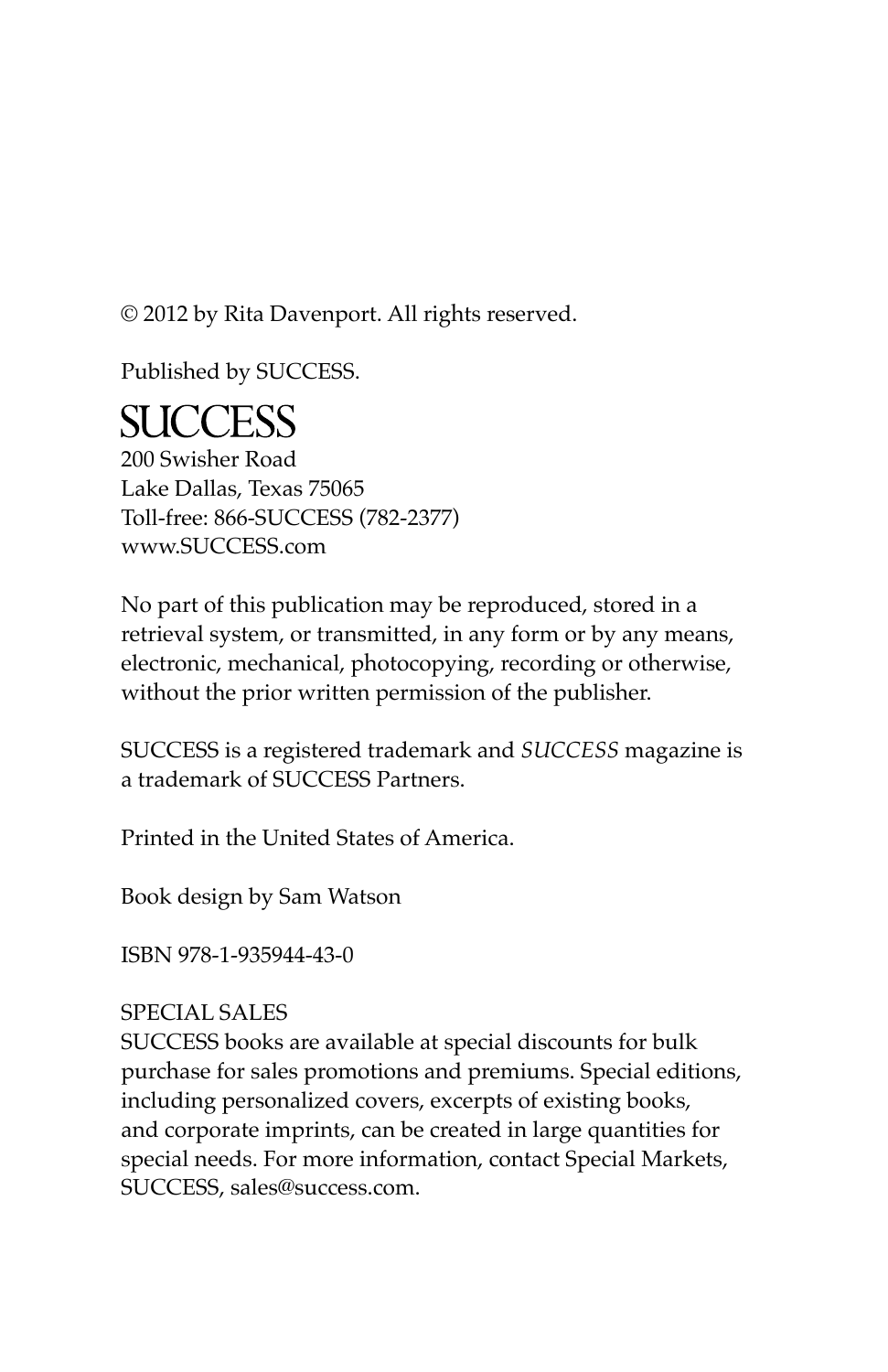## *Dedication*

This book is dedicated to you, the reader, and to my family, friends, teachers, mastermind group, staff, and peers, with great joy, appreciation, and love. You all know who you are and you're way too humble to need recognition.

To Mama and Daddy and my brother Ray: from where you sit in Heaven, I'm sure you can see how much I truly miss you.

To my sister, Euphiazene, and my brother-in-law, Lucion: you both taught me to listen with my heart and speak from my soul.

To my husband, David: everything I am and will be, I owe to you.

To my sons, Michael and Scott, two of my greatest teachers: I love you.

To my granddaughters, Reese and Claire Ray: you are the light of my life. Remember, it costs nothing to dream but everything if you don't.

To anyone else who finds yourself in a place in life where you are looking for your *why*, when the question of *why* seems unanswerable: you are never alone.

Now the journey begins, and I get to share all you've taught me…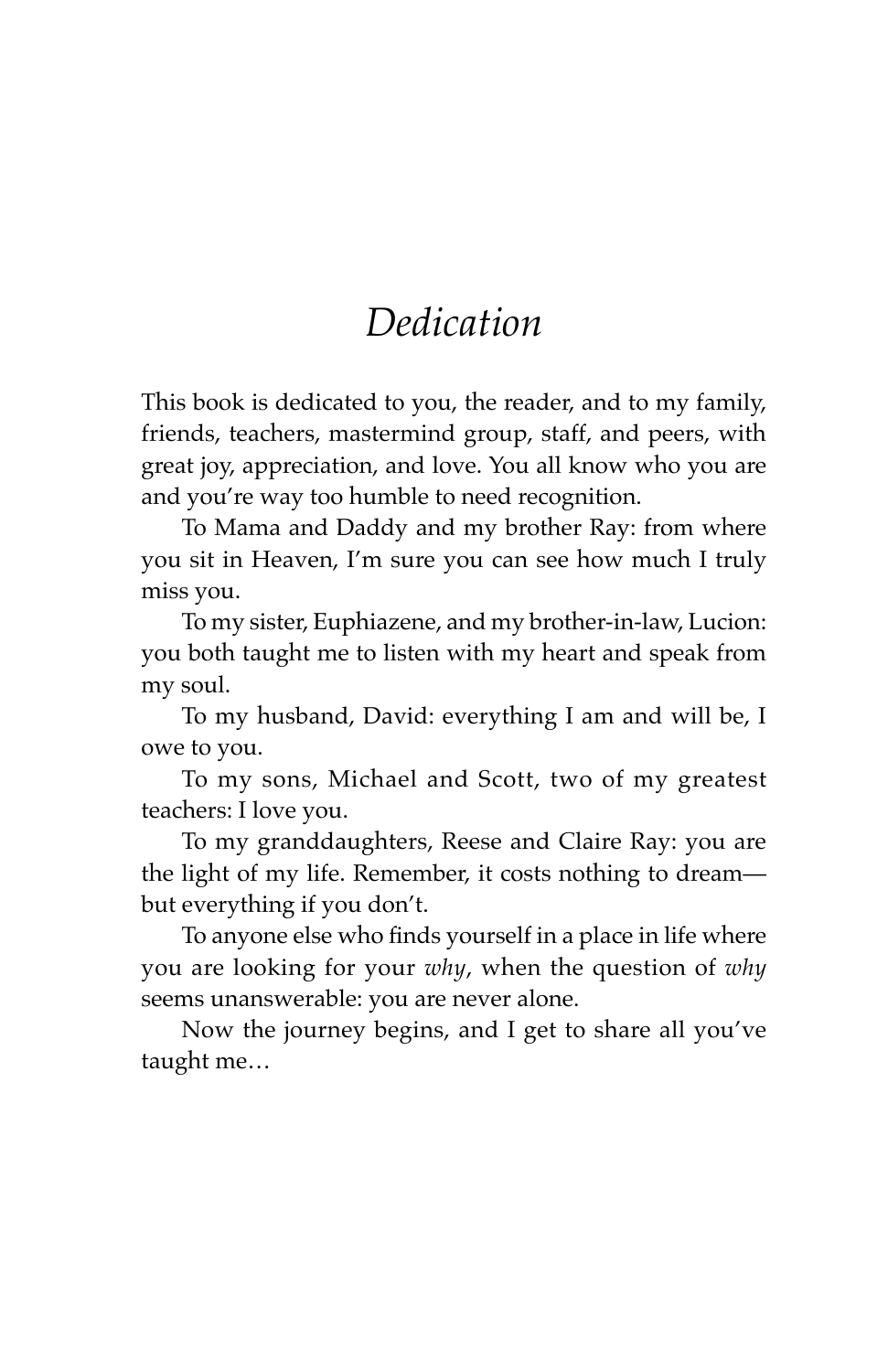## Contents

| Foreword by Darren Hardy                                                                                                              | XV  |
|---------------------------------------------------------------------------------------------------------------------------------------|-----|
| A Word from Your Copilot                                                                                                              | xix |
| Before We Get Started                                                                                                                 | xxi |
| Chapter 1<br>Why Are You Here?                                                                                                        | 1   |
| Chapter 2<br>Great Expectation                                                                                                        | 19  |
| Chapter 3<br>Gratitude                                                                                                                | 37  |
| Chapter 4<br><b>Building Belief</b>                                                                                                   | 51  |
| Chapter 5<br>The Power of Love  and Self-Respect                                                                                      | 67  |
| Chapter 6<br>Be Yourself  Everyone Else Is Already Taken                                                                              | 85  |
| Chapter 7<br>Big People, Little Kindnesses                                                                                            | 103 |
| Chapter 8<br>Laugh Your Way to Success<br>(or, How to Cope with Stress, Guilt, Change,<br>Failure, and Life's Other Little Blessings) | 123 |
| Chapter 9<br>Who's Got Your Back?                                                                                                     | 143 |
| Chapter 10<br>To Forgive Is Divinely Human                                                                                            | 163 |
| Recommended Reading                                                                                                                   | 183 |
| Acknowledgements                                                                                                                      | 187 |
| Notes                                                                                                                                 | 189 |
| Appendix<br><b>Ritaisms</b>                                                                                                           | 191 |
| About the Authors                                                                                                                     | 193 |
| Resource Guide                                                                                                                        | 196 |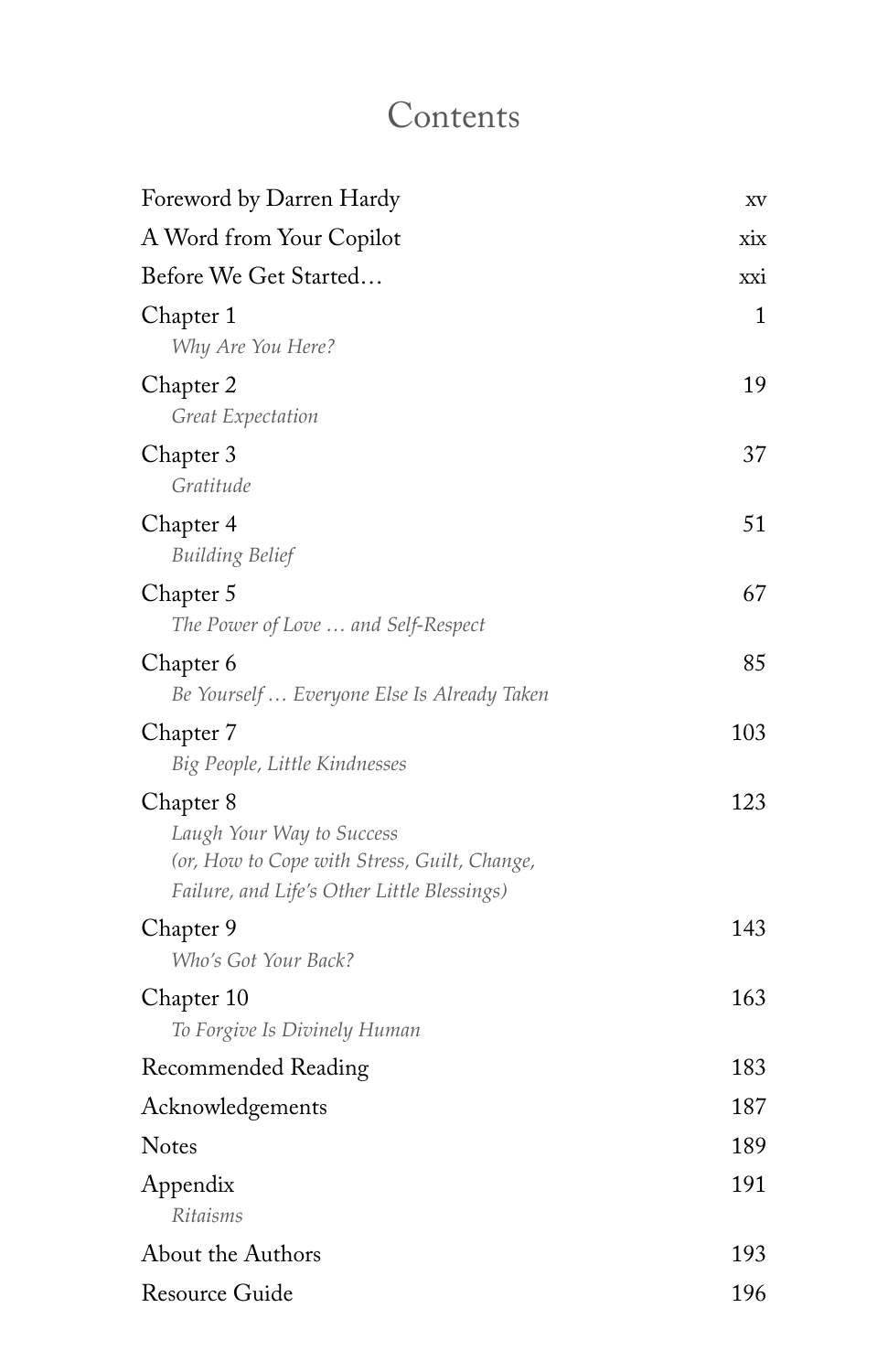## Foreword by Darren Hardy

I may not know you personally, but I know something about you, maybe even a few things.

For example, I know that you were born. I also know that *when* you were born, you were a powderkeg of potential, a supernova of big dreams, boundless imagination, and daring intentions.

How do I know that? Because this is true of every one of us. On the way to launching us into life, a lion's share of possibility is poured into each of us, along with the gifts, the talents, and the passion to bring it to fruition.

And then it begins.

As growth gets under way, circumstances crowd in around us, sometimes so chokingly close that they make it hard to breathe. Disappointments and discouragements take root and grow, competing for sunlight and nutrients with the vines of our own best aspirations. We become singed by myriad slights and burned by the hurts of painful experiences.

I've written a number of books on developing one's self personally, because the subject fascinates me and is instilled in every fiber of my being. I've studied successful people for nearly twenty years, and I've known hundreds of high-profile people who have achieved big dreams. I've learned that dreams can be challenging, can sometimes feel intimidating, and are *always* worth the SUCCESS they can bring. And I've learned that dreams are fragile things, too. So many people have had their dreams knocked right out of them.

Perhaps that describes you.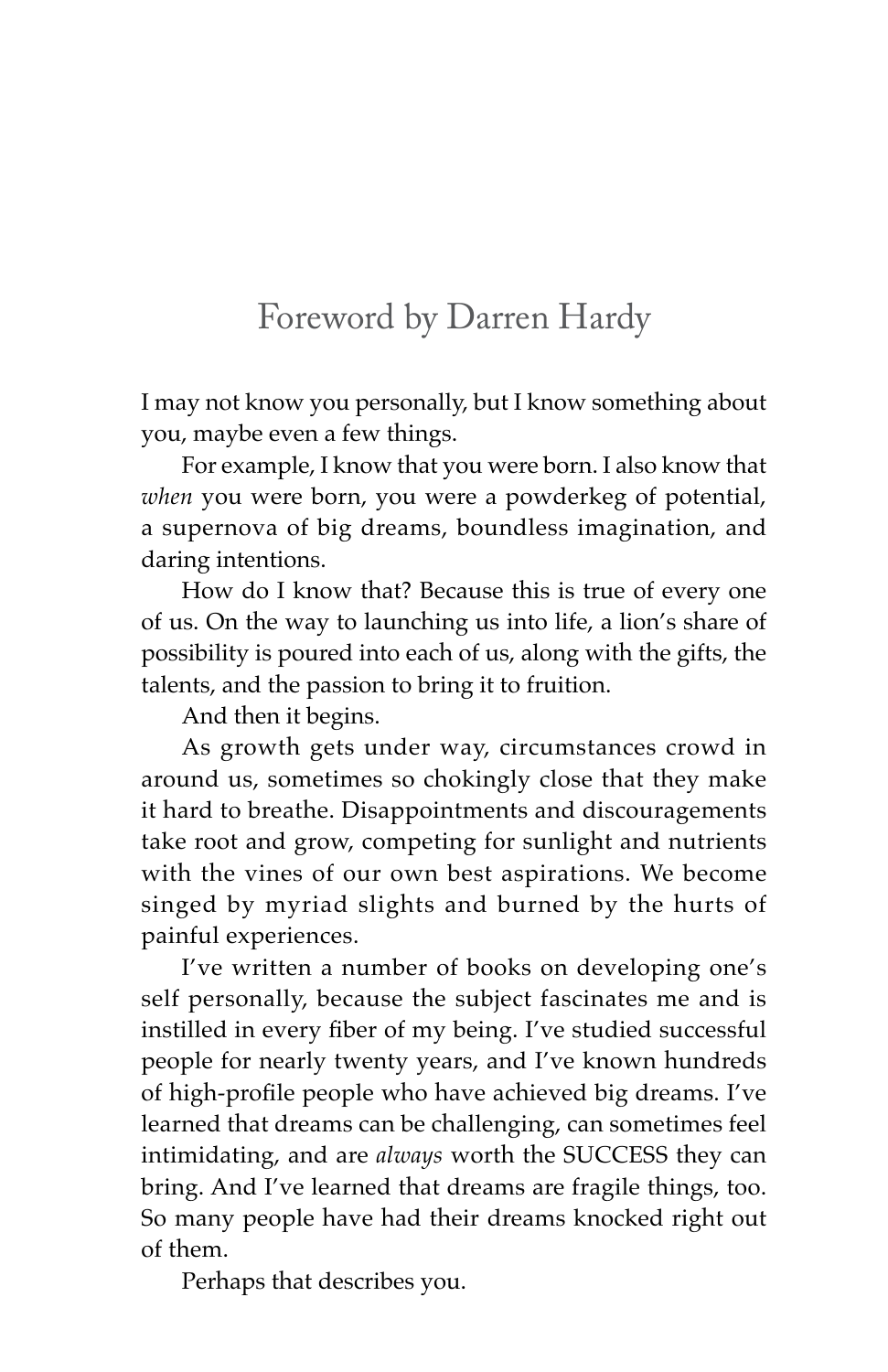If so, if there is even a part of you that yearns to "be more, have more, learn more, and earn more so you could share more," then you've come to the right place.

By the way, I put those words in quotation marks—"be more, have more, learn more, and earn more so you can share more"—because they are not mine but are one of a thousand trademark phrases from the remarkable spirit known to the world as Rita Davenport.

Rita is one of the most successful women I've ever known, but possibly not for the reasons you might think.

Yes, she has led an amazing career in broadcast, interviewing hundreds of celebrities on her own television show. Yes, she has been a bestselling author. (I don't know any other authors offhand who have penned bestsellers about time management and about sourdough cooking.) Yes, she has served as president at the helm of a company with an astonishing success story. She is as powerful a leader as she is hilarious, as personable as she is dynamic and unstoppable.

The reason I say Rita is one of the most successful people I know is that she has inspired so many to step out of their limitations and to become what they always knew, deep down, they could become. I know that's why she's written this book, and I suspect that's why you're reading it.

As you browse the pages ahead, I hope you will remember something.

Rita's story is so engaging and entertaining that it's easy to just sit back and enjoy the ride. Her journey from Tennessee poverty to Arizona fame, from a speech defect to the national arena where she became one of the most sought-after motivational speakers in America (with Southern twang alive and well)—is a wild ride indeed, and seeing it leap from the page is *almost* as funny as hearing her tell it live from the stage.

But while you're being entertained, don't let the point of it all slip past you unnoticed. Because there's a method to her madness. Rita isn't here just to tell her story. She's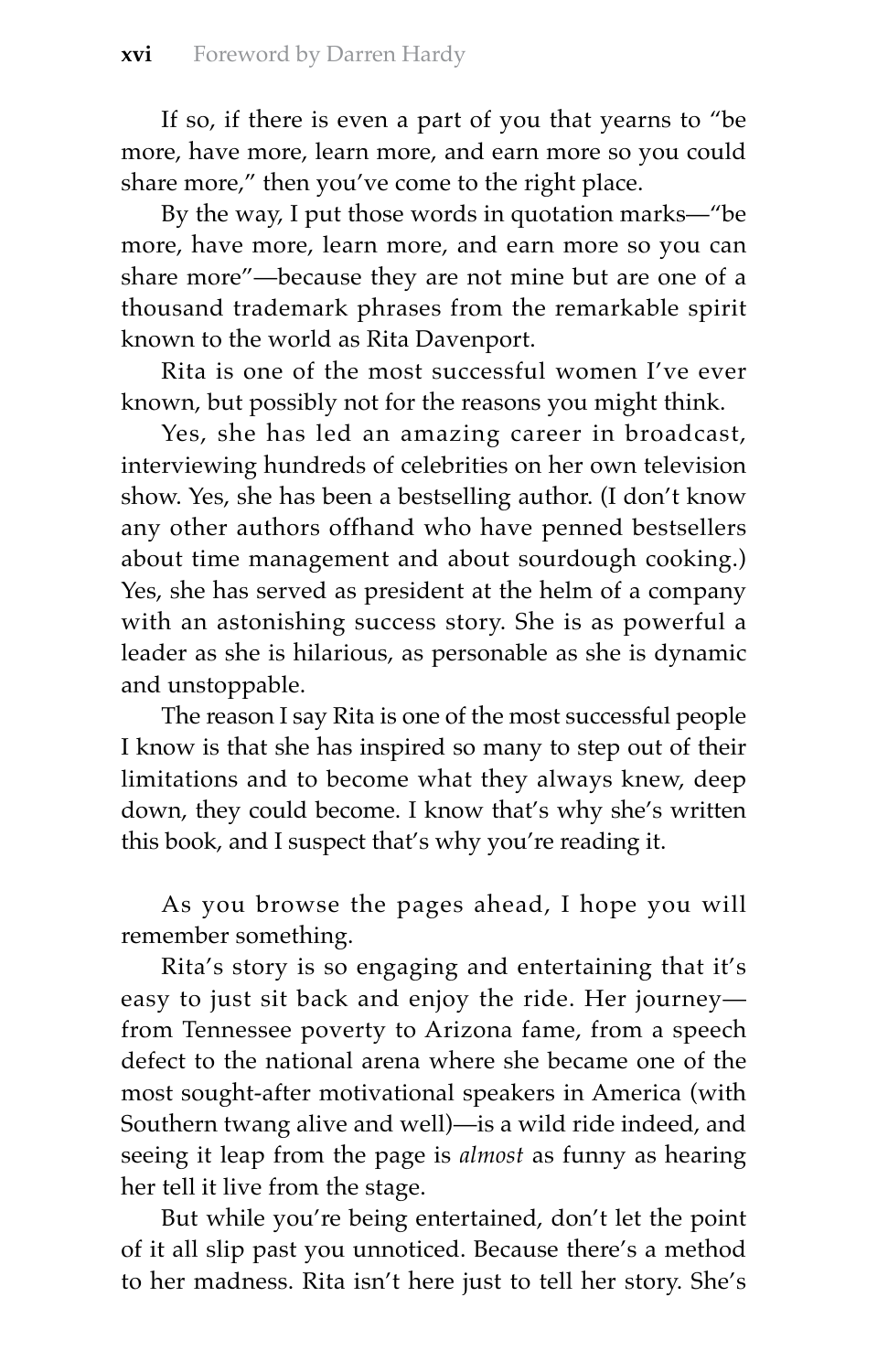telling you what she's done for only one reason: to show you *what's possible*.

Rita does a lot of things well, but she does one thing *exceptionally* well: she inspires people to be their best. She has done this for literally millions of people. Now she's here to do it for you, and I'm honored to be the one making the introductions.

Dear Reader—please meet my friend Rita Davenport. Rita—my new friend Dear Reader.

I know the two of you will get along famously.

#### **Darren Hardy**

*New York Times* Bestselling Author and Publisher of *SUCCESS* magazine www.darrenhardy.com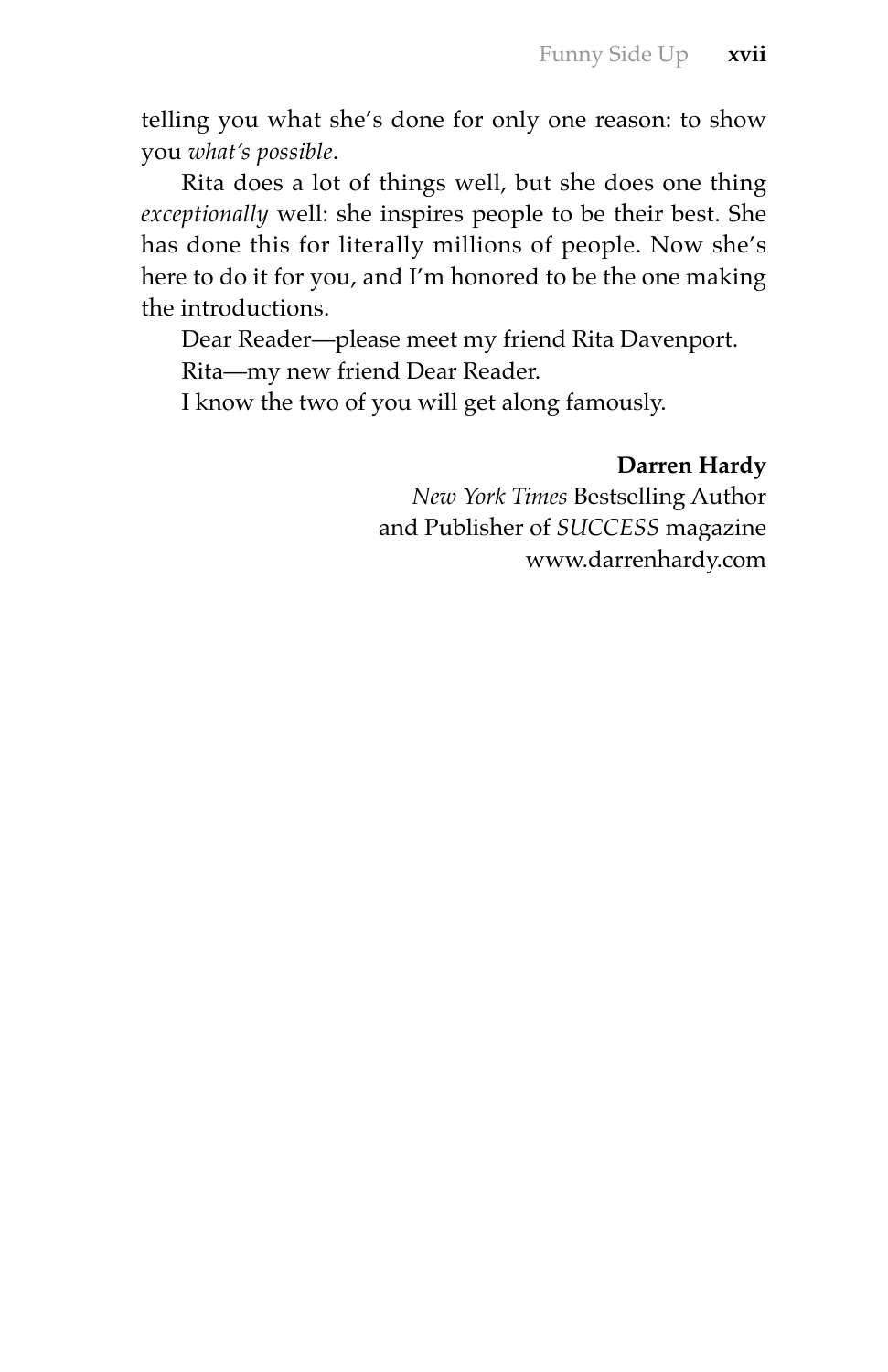### A Word from Your Copilot

A few years ago a friend and I wrote a book titled *The Go-Giver*, and in the story there was a character referred to as "the keynote speaker." This woman was an amazing speaker, with an extraordinary capacity to be both profound and hilarious at the same time, and she had touched millions of lives with her story. When the protagonist, Joe, hears her speak about authenticity, it signals a turning point in the story.

We named the speaker "Debra Davenport"—and that was *not* a coincidence.

When Bob Burg and I wrote *The Go-Giver* I'd already known Rita (not Debra) Davenport for nearly a decade. I met her first in the nineties, when I interviewed her for a magazine cover about phenomenally successful female company presidents. But by that time I had already known her *by reputation* for many years. It seemed that everyone I knew and everyone I talked to had heard of Rita, most had heard her speak, and all had some variation of the same thing to say:

"Oh, Rita Davenport—I *love* her!"

The outpouring of affection and admiration that seemed to follow this woman around made me wonder if she was something like Mother Teresa. When I met her, I found out: yes, she was exactly like that—if you can picture Mother Teresa with lightning-fast and screamingly funny delivery in an outrageous Southern twang … and wearing terrific outfits.

Fast forward.

In mid-2011 I get a call from my friend Reed Bilbray, at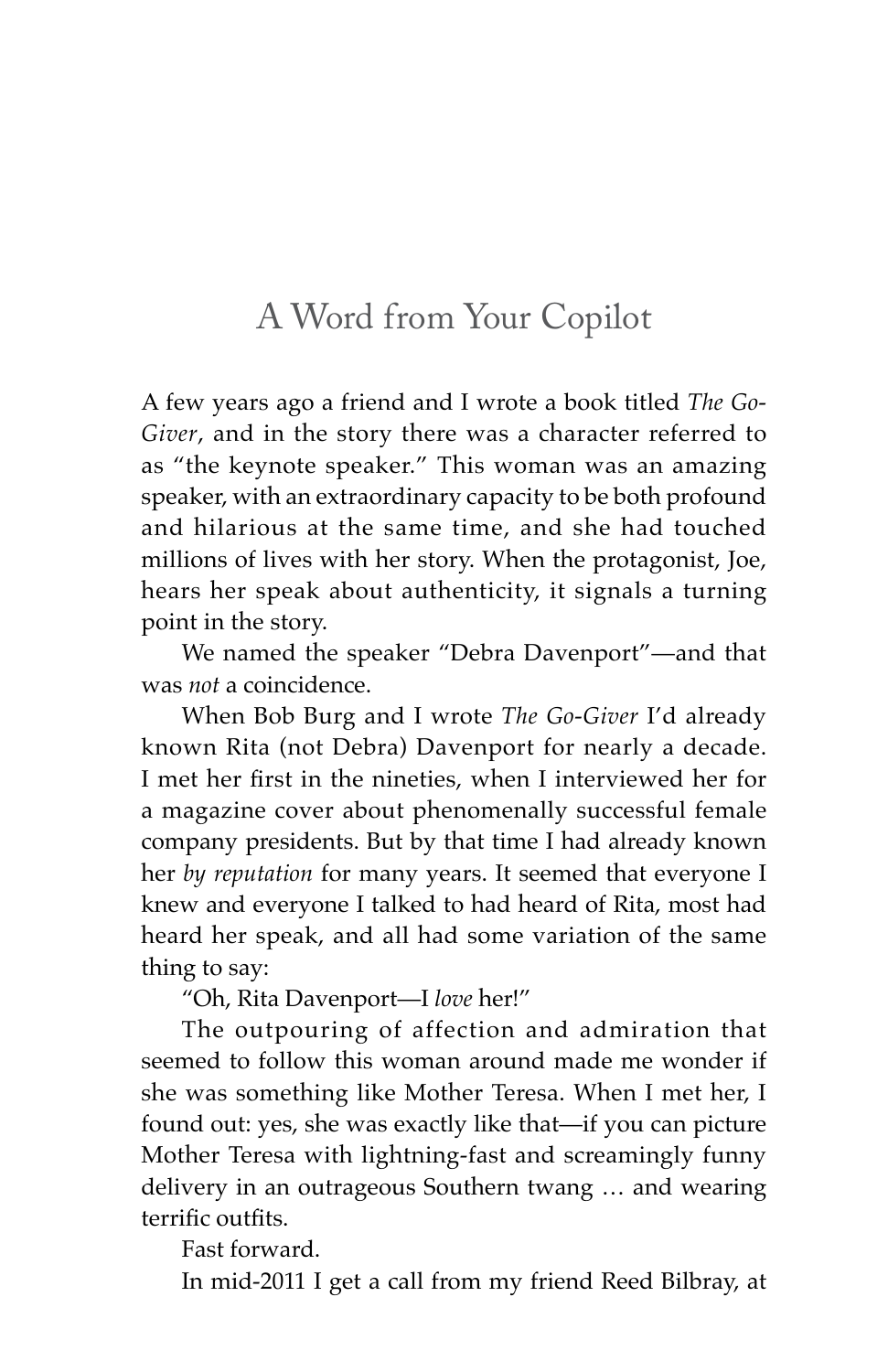SUCCESS, who wants to know if I have some time to work on a book project with them. Alas, I reply, I am really and truly jammed, half a dozen projects on my plate, couldn't possibly take on another one, very sorry, love to but no can do.

Then he tells me it's a book with Rita.

And that's that. (I can't very well say no to a character out of one of my own books, can I?)

It's hard to describe just what a pleasure it has been to listen to Rita tell her life story and then weave the bits and pieces of it, together with her perspectives on life and living, into the book you're now holding in your hands.

The reason I'm excited to see this book finished and on its way out into the world is that I already know what kind of impact it will have on people's lives. Rita has a sort of Socratic Midas touch. Socrates asked his students questions until they found the answers inside themselves. Rita does something like that, only she interacts with people until they discover the *gold* inside themselves. And when she talks about "a rich life," she's not just talking about financial abundance, but about the abundant richness of human experience, accomplishment, connection, fulfillment, and love.

Every phone call I've had with Rita ends the same way: the last words I hear as I'm about to hang up are, "Love ya!"

That's how she ends every phone call with *everyone*. And she's not kidding.

Love ya too, Rita.

**John David Mann**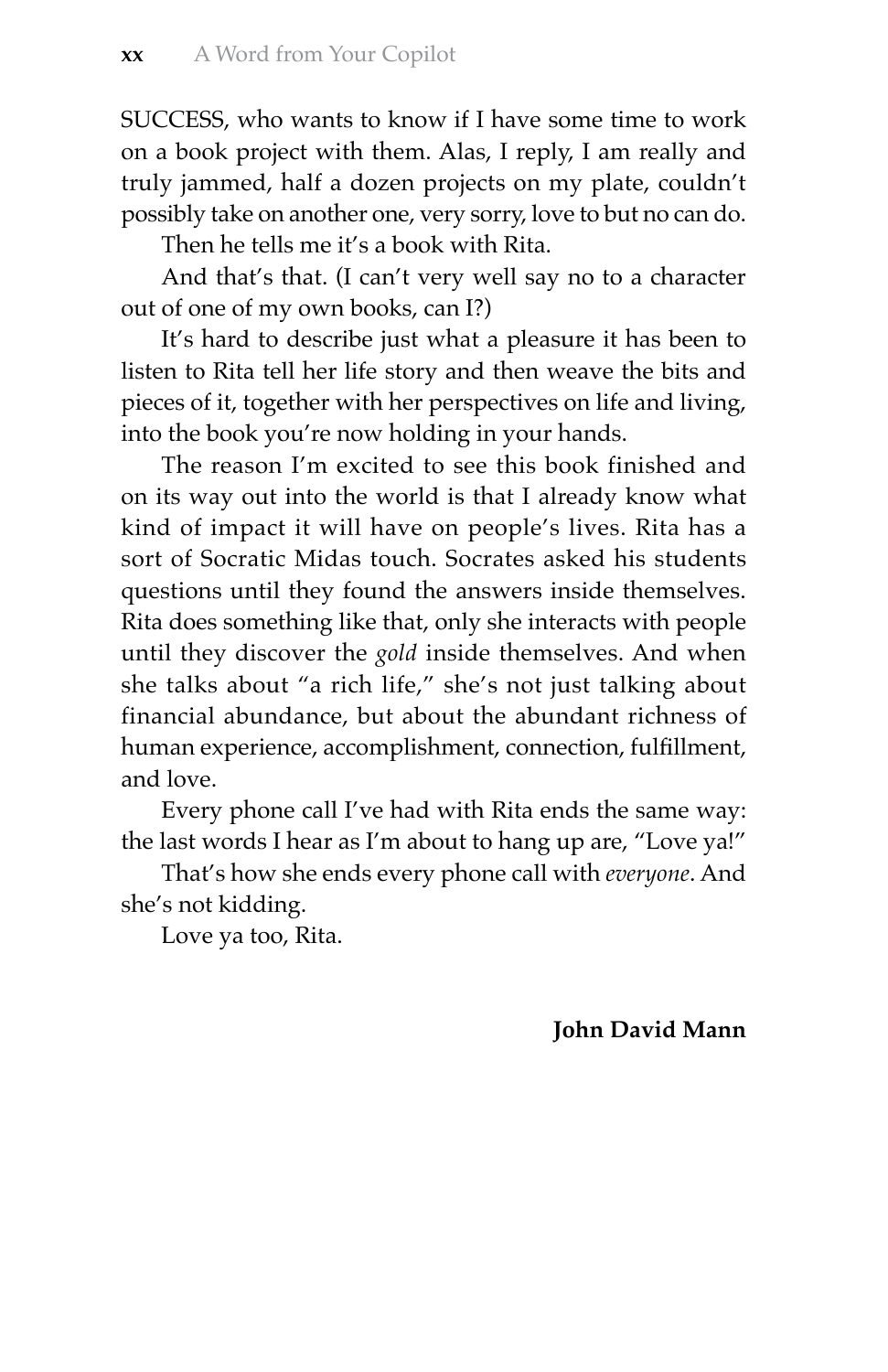#### Before We Get Started…

… let's put this one right out on the table: I talk funny.

Not that what I *say* is always funny. Although I do put a lot of importance on humor, because I think it helps us keep things in perspective, and even when it doesn't succeed in doing that, at least it keeps us sane. And if it doesn't do *that*, it still makes us laugh—and laughing is good for you. It's a proven scientific fact that laughter increases endorphins<sup>1</sup>, lowers blood pressure<sup>2</sup>, helps regulate cortisol and epinephrine, the stress hormones, and boosts immune function. It also causes weight loss and raises sex hormones. Okay, I just made that last part up. But it *could* be true. Makes sense to me, and until there's science that disproves it, I'm goin' with it!

But no, what I mean is, I *talk* funny.

I was born and raised in a Tennessee home so poor we had no indoor plumbing, and unless you were born and raised there too, I don't talk the way you talk. As an adult, when I moved to Phoenix, Arizona, and pursued a master's degree in child development, I worked with young children at the college daycare center. Soon after I arrived, parents were calling the program administrator and saying, "Uh, Dr. Ferrone? This is really strange, but … our children are speaking *Southern*." Imagine that! I do not know how that happened.

On top of that thick-as-molasses Shake 'n' Bake accent, as a child I had a speech defect. My favorite dress was one my aunt had sewn for me out of some big old fifty-pound feed sacks when I was six. I went around the neighborhood bragging about it, except I couldn't say *feed sack* and instead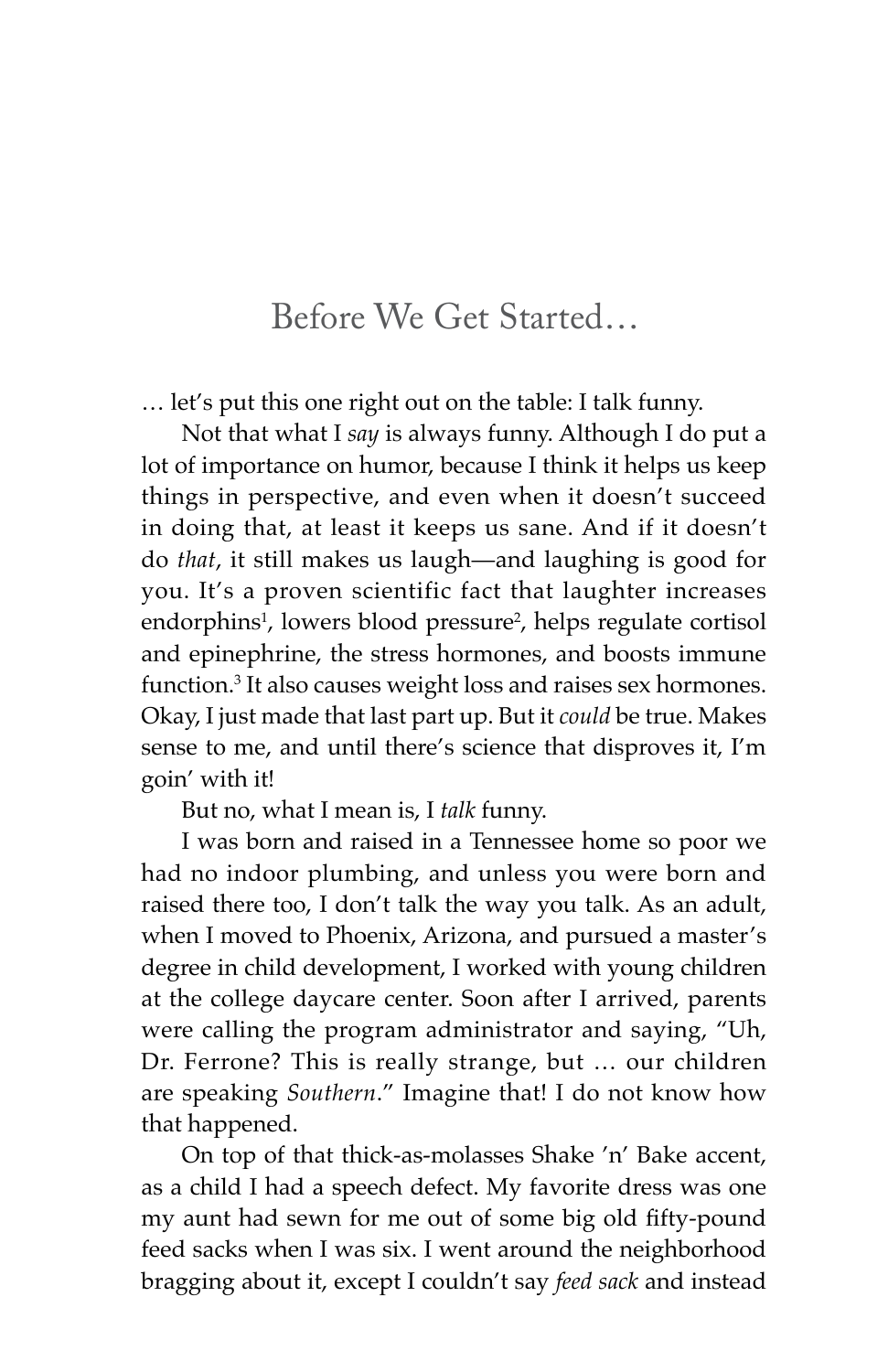it came out *theed thack*, so for the next few years, to the people of Flat Rock, Tennessee, I was known as Theedthack. Those years are behind me now, nobody calls me Theedthack anymore and, while there are those who might disagree with this next statement, I no longer have a speech defect. But you could put me in a basin and scrub me all you want and, thankfully, the Tennessee in me is still never coming out.

My point is this: I talk Southern.

Think Dolly Parton, then speed it up from  $33\frac{1}{3}$  to 78 rpm and take away the guitar, and you've pretty much got me. Which is interesting, because I once dated the guy who ended up marrying Dolly Parton. I never understood what he saw in her. I'm kidding, of course. Dolly came to Phoenix one time and said she wanted to meet me and offered to be on my television show. I think it was because I was one of the few girls her guy had dated before her, and she was curious to find out just who I was. I said, "Well, Dolly, you're probably wondering what he saw in me. I'll save you the trouble of trying to figure it out and just come out and tell you the truth: I wore a padded bra." She said, "I figured. He told me that's what he guessed." I said, "Well I'm glad he wasn't naïve!" Dolly and I had us a good time together. But we'll come back to Dolly Parton in another chapter, because she has a story to tell here, too.

The reason I mention the speech defect, the hillbilly accent, and the mile-a-minute resting rate of my natural speech patterns is that it all makes this fact very clear: from the very start, God was playing tricks on me. Why do I say that? Because in the course of my life, as you'll see, I eventually discovered that He had put me here on this earth to be a public speaker.

*Hello?* A public speaker—with a speech defect? And who talks Southern?

It's a little bit like hiding Easter eggs. I was given a gift—only after being hard boiled and painted with all kinds of spiffy colors, the darn thing was hidden long before I even knew it was there, and hidden so well I nearly missed it altogether.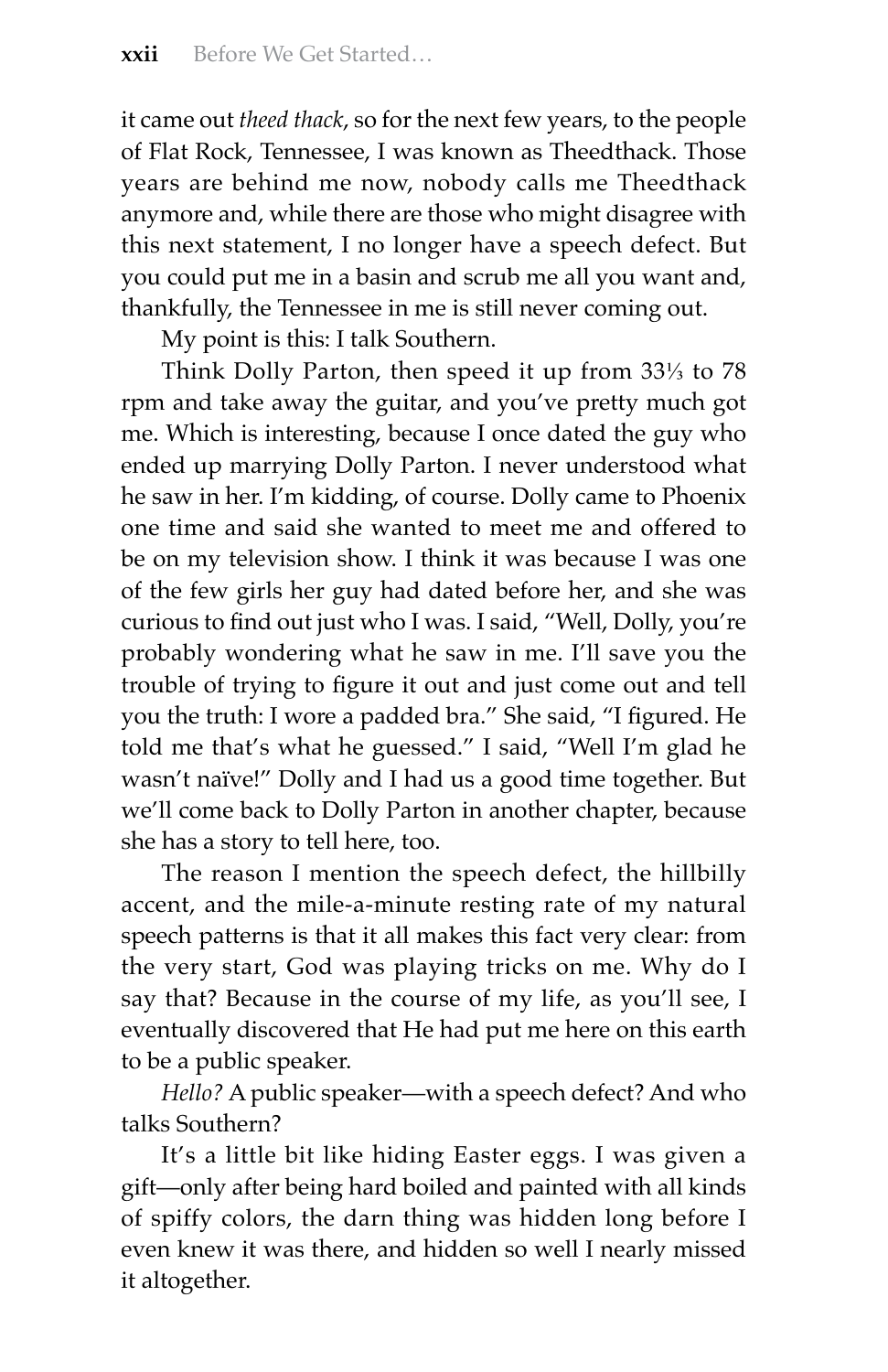Now you might think this book is about my life story. And yes, there will be bits and pieces of my story in here, at least enough so you can get an idea of who this person is talking to you from these pages. But this book isn't really about me: *it's about you.*

And right here, this is the part where you come in. We'll get to my story in a bit. For the moment, I'm more interested in getting to *your* story.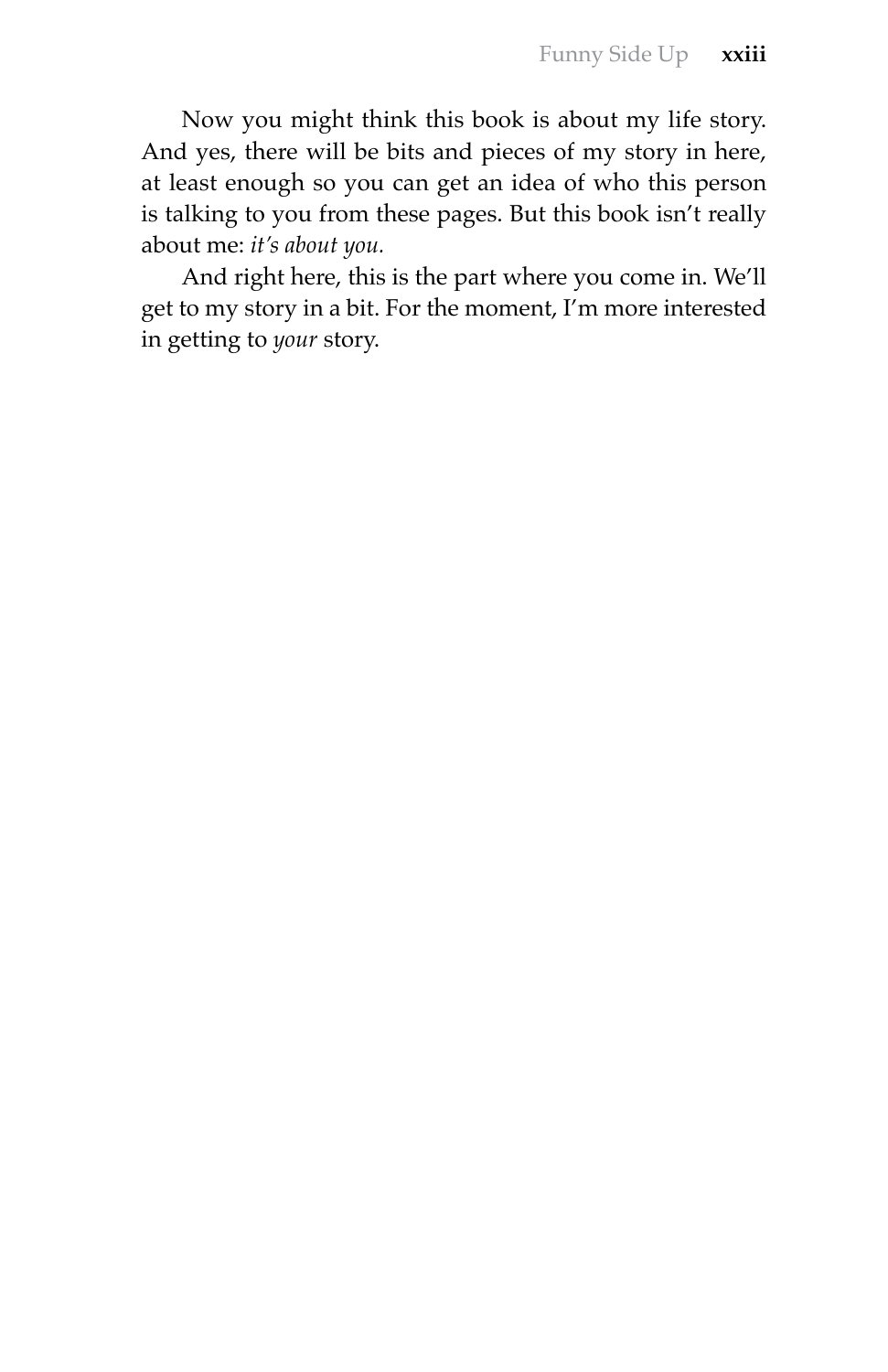#### Chapter 1

## WHY ARE YOU HERE?

Why *are* you here? I know there's a reason. None of us are here by accident. What is your gift? And what are you supposed to do with it?

I fervently believe that every single one of us is sent into this world with a unique purpose. Not only that: I believe we are each sent into this world with a purpose *and* with all the talent we need to fulfill that purpose. And by everyone I mean *you*. But you've got to find those gifts within yourself—and you have to have the courage, the passion, and the belief in yourself to let them shine through.

Oh, and if you're not sure you know what your purpose is, don't worry, because you were born with clues built right in. If you played hide-and-seek when you were a kid, remember what your friends would say when you started getting close to finding the right hiding place? "You're getting warm." Finding your purpose is a lot like that. When you start getting closer, you get warm. And when you get real close, you get hot. It's called *passion*.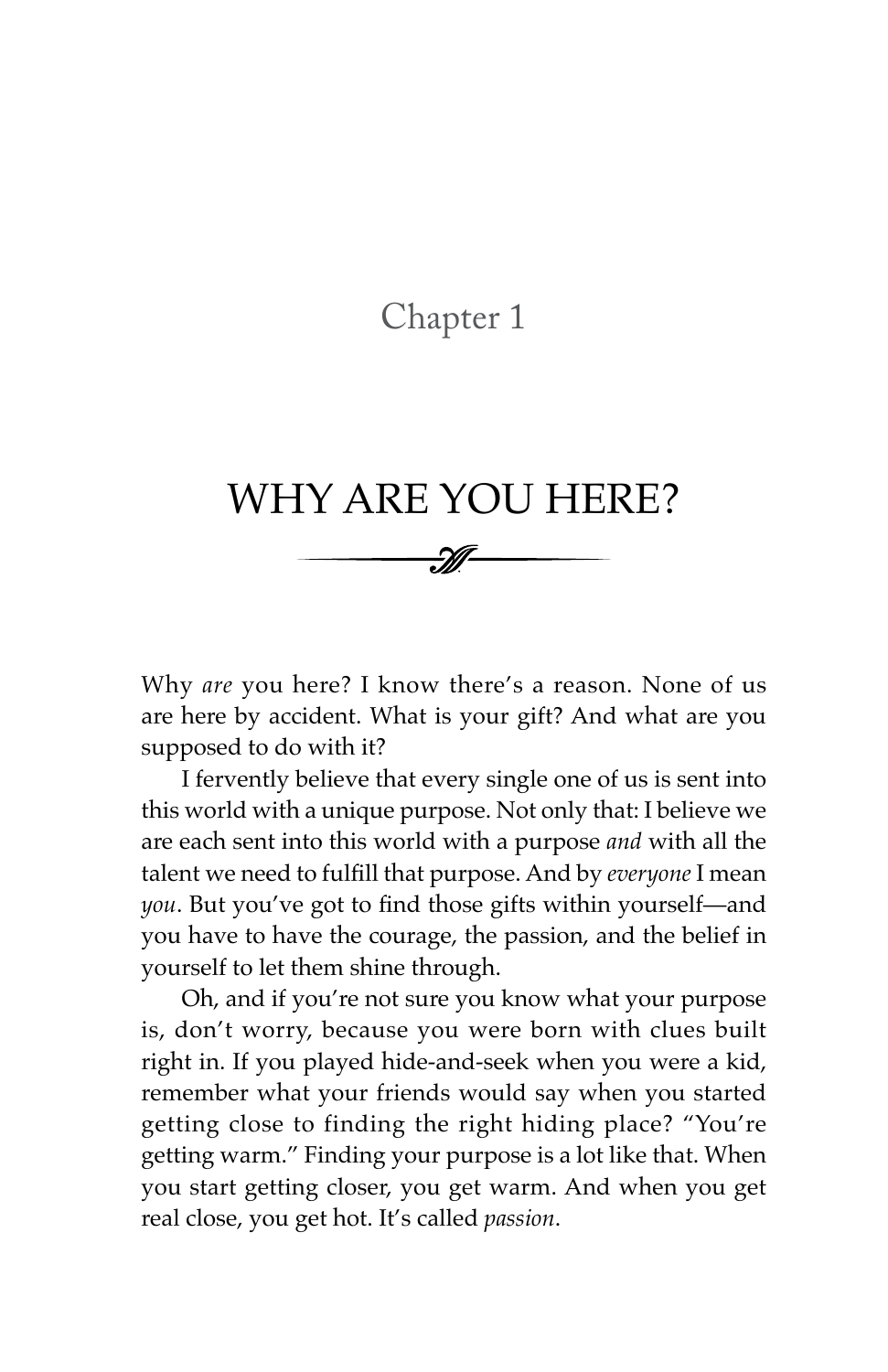#### **It Starts with Passion**

Every recipe has its key ingredient. If you're going to bake a cake, you start with flour. To make an omelet, you start with eggs. If you want to create a rich, fulfilling life, the ingredient you start with is *passion*. A rich life is one where you cannot wait to get up in the morning and set about whatever it is you're doing that day.

A friend of mine was shopping at a food store one day and the clerk, a friendly young man, got to talking with him. "Do you mind if I ask, what do you do for work?"

"I'm a writer," my friend replied.

"Really. Do you like it?"

"I don't just like it," said my friend, "I *love* it."

The young man stopped what he was doing, put down the package he was wrapping, and stared at my friend. "*Really*," he said. "I have to tell you, I ask that question to every customer who'll talk to me. I've asked it more than a hundred times. You know how many of those people told me they *love* what they do? One … *you*. That's it!"

Can you imagine that? One person in a hundred wakes up genuinely looking forward to the day's work. That's a tragedy. On the other hand, it's also an opportunity, because you get to *be* that one person in a hundred, and when you are, you become a magnet to the other ninety-nine. Let me explain how that works.

It's been said that enthusiasm is the presence of God within. In fact, the word itself comes from the Greek *theos* for God and *en-* for *within*. But you don't have wait to be struck down on the road to Damascus or hit by a bolt of inspiration from above. The passion of genuine enthusiasm is an energy you can generate yourself. How? Simple: by focusing your time, effort, and energy on those ideas, activities and pursuits that get you excited. Hey, it's not rocket science.

Stay with me, though, because there's more here than meets the eye. When you feed your soul by spending time on things you love, that you are excited about, your enthusiasm becomes contagious. Being around someone who's passionate about what they're doing rubs off on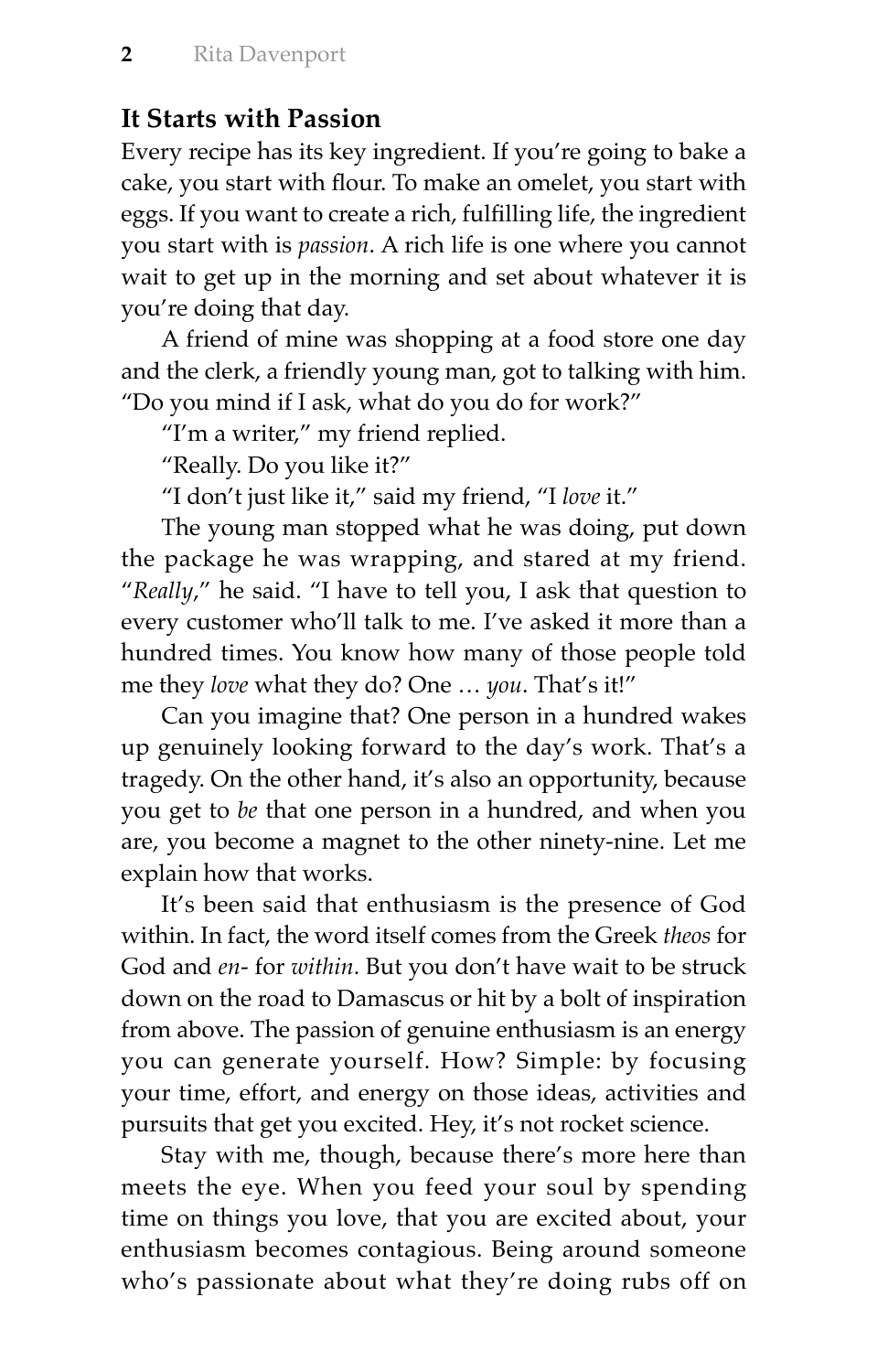other people. It catches like a wildfire (the good kind) and warms them. It makes them want to be around you more and gravitate to that positive energy you're exuding. You become a magnet for that positivity—for greatness—and it's wonderful. I want you to think for a moment about the people you've known or respected who had a true, inspired passion for what they were doing in life and the journey they were on. It makes you feel good inside, doesn't it? Empowered? Energized?

Do you see where this is leading? You'll never accomplish the things you're capable of and live your life to the fullest entirely on your own. It takes a support team of others who buy in to what you're up to. (We'll talk more about *that* in chapter 9, because it's a crucial piece of the whole picture.) So how do you find those people? You don't have to: they will find you. The people, resources, situations, and circumstances you'll need to fulfill your purpose will all be *drawn* to you—so long as you're *on* purpose.

I've often been asked, "How is it you always seem so enthusiastic? How do you get that way?" Let me explain how this works: you don't *get* that way. You have to *start*  that way. Successful people don't gradually become excited about what they're doing after they've been doing it a while and it starts to show some results. They don't start feeling the passion once the world recognizes them for what they're doing, or after their idea or their pursuit starts generating some reward. That's not the way it works. *First* you find your passion for who you are, for where you are and what you're up to, and *then* the success you're seeking becomes gravitationally drawn toward you.

"But what if I just don't have that passion to start with?" you ask? Don't worry: *you do*. You may have misplaced it, or forgotten it, but trust me, you've got it. And it's important to find it—because you'll never work a day in your life unless you'd rather be doing something else.

Here, I'll prove it to you.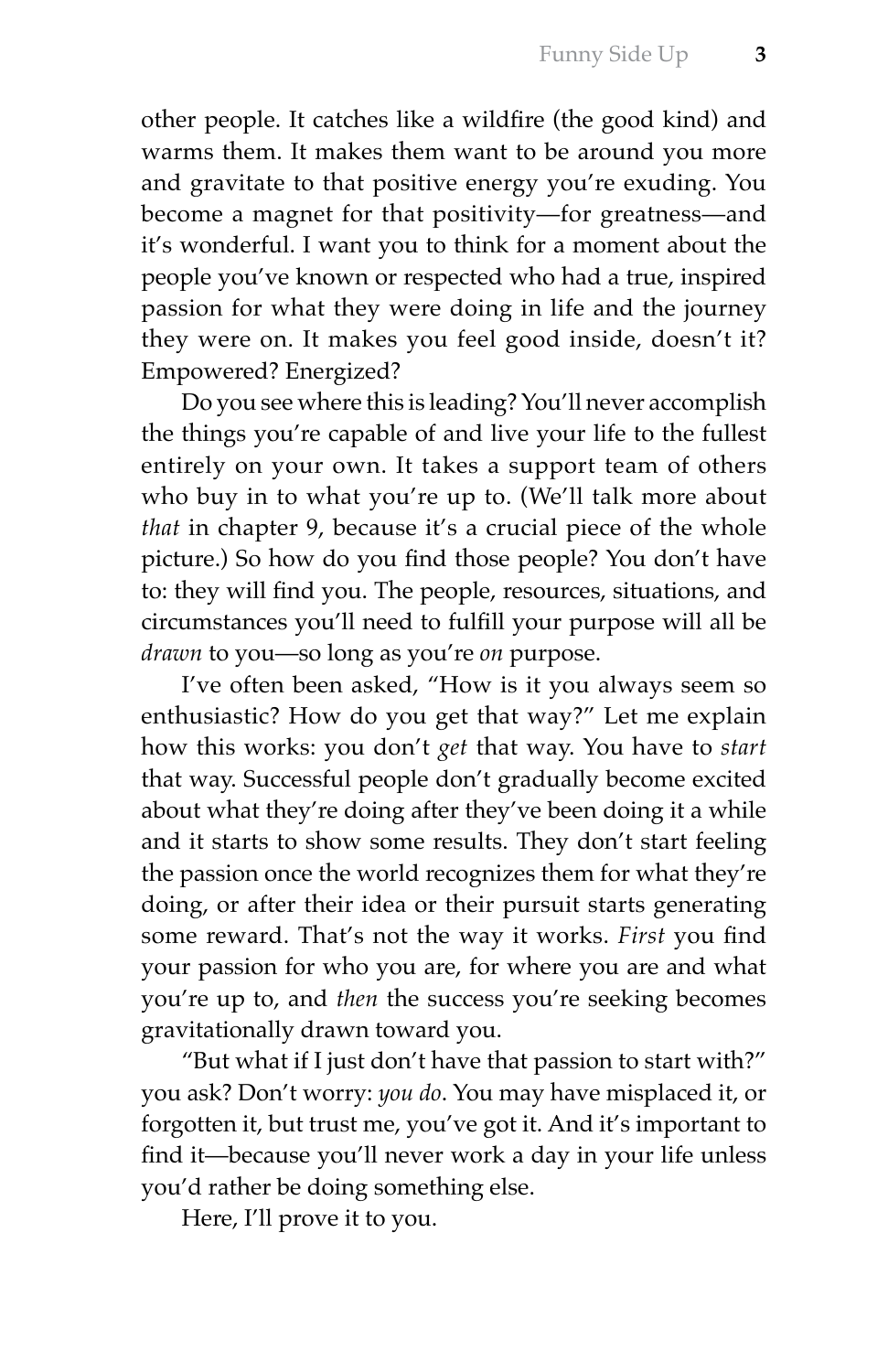#### **How You Started Out**

Do you consider yourself athletic? How would you rate yourself, say, as a swimmer? Average, below average, maybe a little above average? So-so? Terrible? Well, I've got news for you: whether you know it or not, you are a worldclass super-Olympic gold medal swimmer.

I'm not kidding.

You know how I know that? Because I took anatomy, physiology, bacteriology, and chemistry in college, as part of my science minor. And here's what I learned: we all start out the same way, as tiny sperm cells. In order for you to be born, assuming your daddy had an average sperm count, you had to have out-swum some 200,000 other sperm. And it was uphill all the way.

Now, I do not know what motivated you, but that little tail was wiggling like mad, and you were screaming, "Out of my way! Out of my way! I want to teach school! I want to dance! I want to be in real estate! I want to be a journalist!" or whatever it was you were screaming at the top of your little sperm voice.

You know who the losers are in life? It's simple, and I'll tell you how you can recognize them. They're not as tall as you are. In fact, they're not even as tall as the thickness of one of your eyelashes. They're the sperm cells you left behind in the Fallopian dust. You haven't heard much from them lately, have you? No. But out of 200,000 (or 600,000, if your daddy was above average), here you are.

Do you suppose it was just an accident that you made it across that ovarian finish line? Just a random thing? You suppose the other 199,999 sperm were all way ahead of you, but they just had the bad luck of stubbing their little toes on the last lap and stumbling? Nuh-uh. They lost because you were out in front, pure and simple. You were unstoppable. You know why? Because you had something that would not allow you to be anyone but the sperm at the front of the pack.

It was no accident. You had purpose. You were *on*  purpose. And you know what? You're still that same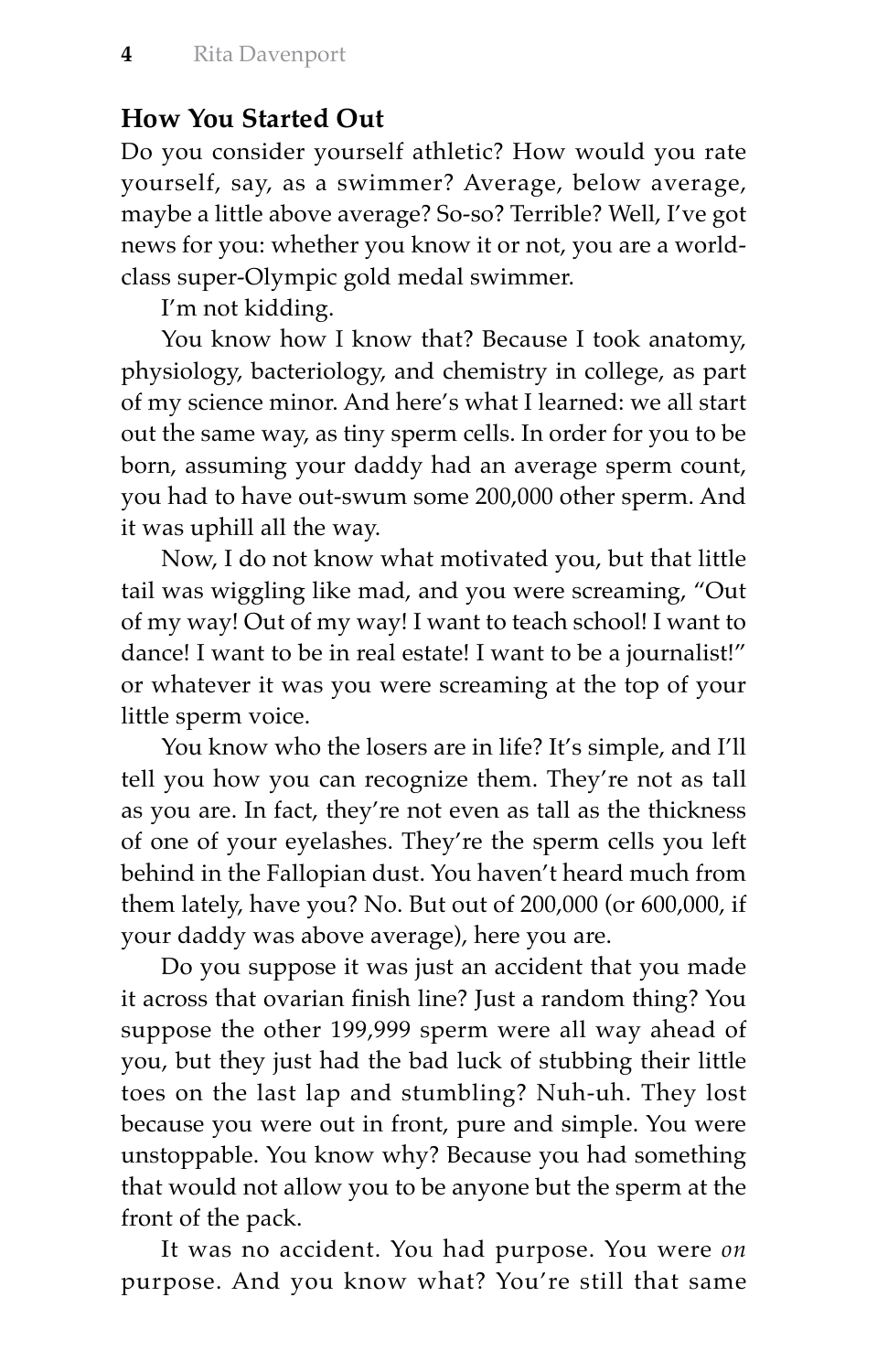person today. That's all still in you, raring to go and eager to shine, and it's time you *let* it.

#### **The World Steps Aside for Those Who Know Where They're Going**

Have you ever been in a public place when you desperately needed to use the bathroom? Imagine this scene: you stride into a busy, crowded corridor full of people milling around, all going different directions, all with things on their minds, none of them paying you any attention. But you really, *really* have to go to the bathroom. You know what happens? Even though you don't say a word, when people catch the look in your eyes, let me tell you, they'll step aside and let you through. I'm speaking from experience here.

All of life is like that: if you really, really have to do something, anything, people will step aside and let you at it. But you've got to decide where you're going and have a seriously intense drive to do it. You have to be clear about your intentions. You've got to get your *ask* in gear!

Og Mandino, best-selling author of *The Greatest Salesman in the World*, once shared this story with me:

> A young man traveled to India because he'd heard there was a wise old man living up on a mountain who held the secret of success. He climbed all the way to the mountain's peak, where he found the old man gazing out at the world. "Sir," he said, "could you teach me the secret to success? What do I have to do to be successful?"

The old man looked at him and said, "Son, come with me," and they climbed down the mountain until they reached a river.

Suddenly the old man grabbed the young man by the back of his shirt collar, plunged his head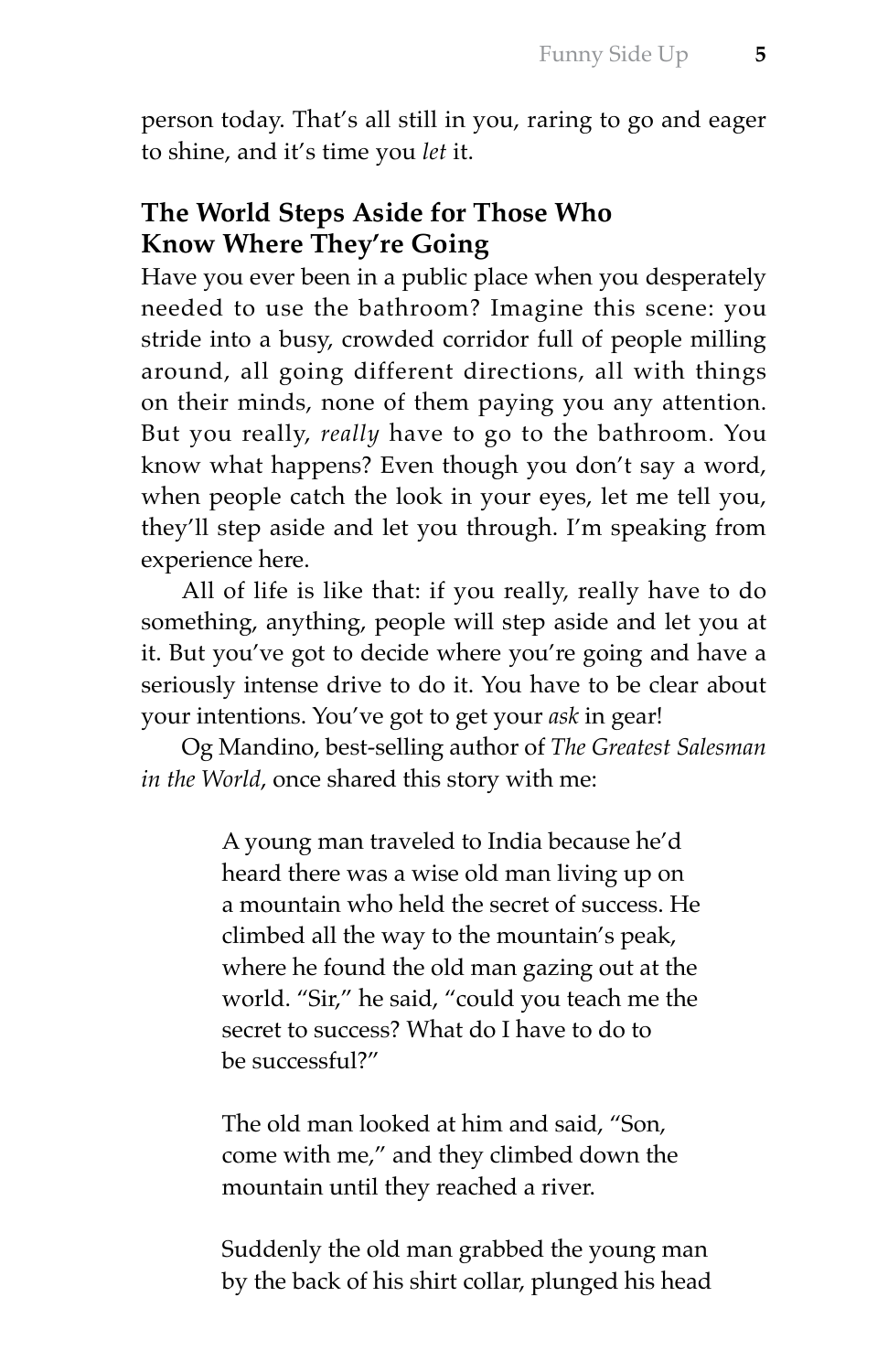under the water, and held him there, kicking and thrashing, until the poor kid felt he was on the verge of drowning. At that point, the guru pulled him out and hauled him onto the riverbank, where he sat, spitting, coughing, and trembling. The older man waited until the young man had recovered enough to listen, and he said, "Son, when you want to succeed as bad as you wanted to breathe just now, that's when you will have achievement in your life."

When you want something so bad you feel like you'll drown without it, and you put your whole heart and soul into it, you will become great at it, and people will be drawn to you.

**If You Don't Have the Skills, You'll** *Gain* **the Skills**

In 1982, a seventy-seven-year-old great-grandmother named Editha Merrill had triple bypass surgery. Technically speaking, she did not survive the surgery—that is, she fulfilled the clinical definition of death while on the operating table. However, the surgical team was able to resuscitate her, and she pulled through.

When she came out from under anesthesia, her best friend was standing there holding her hand. "Editha, we almost lost you," she said gently. "Honey, you almost didn't make it. They told us you actually *died* in surgery!"

Merrill looked up at her and said, "Well, why *did* I make it? I've got nothing to do and nothing to live for. My husband's been dead for twelve years. My son lives miles away. I'm all alone. Why didn't I just go ahead and die?"

"Editha," her friend replied firmly, "God's not through with you yet. I don't know what it is, but there's something you're supposed to do."

A little more than a year later, Editha's friend's words took on a prophetic meaning. While she and three neighbors were taking a short flight from Phoenix to Sedona in a little four-seater, one of the group, a man named Bruce Turner,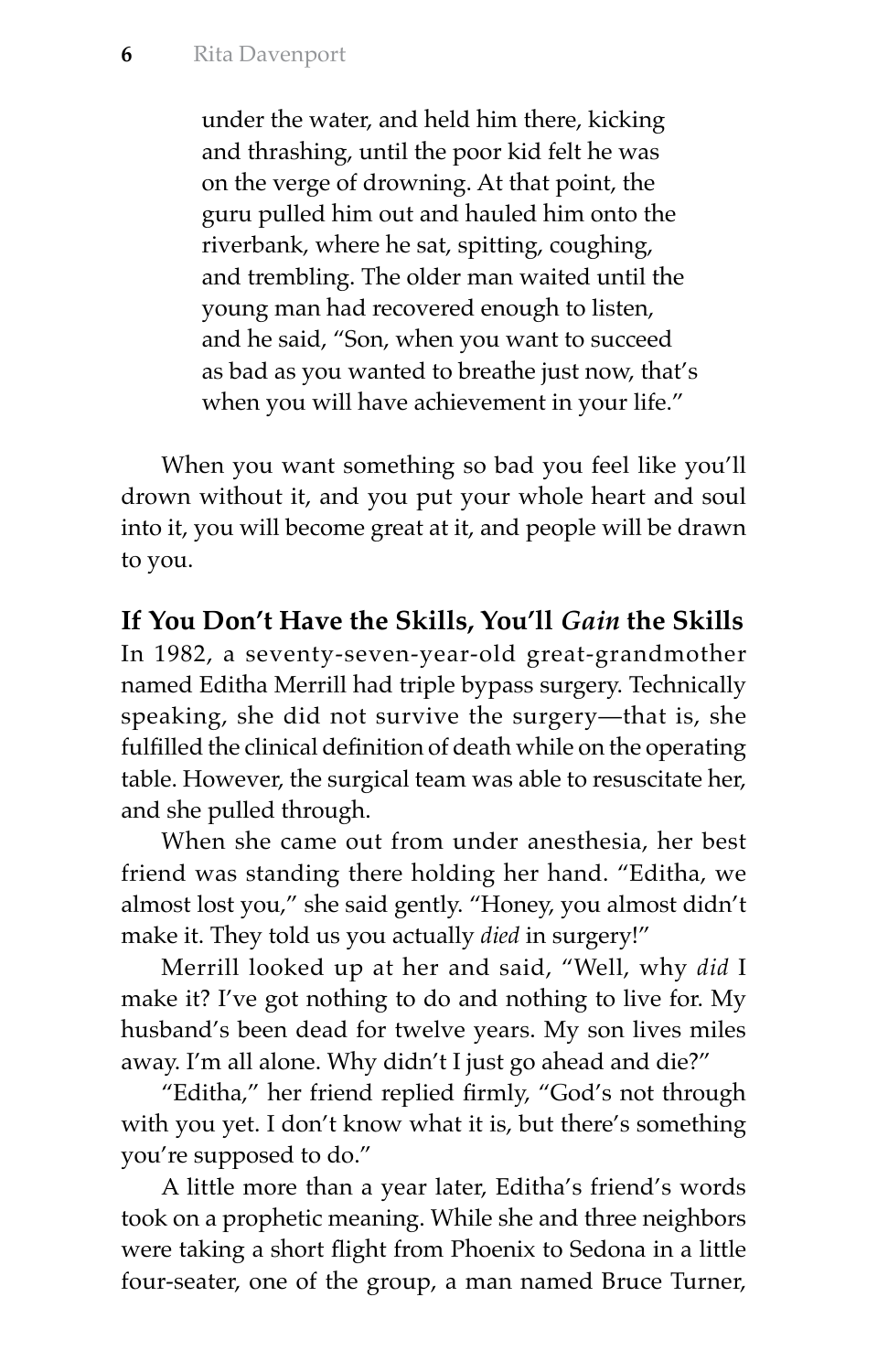suffered a heart attack from which he would never recover. As shocking as that was, there was a detail that made it even more frightening: Bruce was also their pilot.

Although Editha happened to be sitting in the copilot's seat, she was no expert pilot. In fact, she was no kind of pilot at all. She had no more experience behind the controls of an aircraft than you or I. But what was she going to do? She flew the plane. With a flight instructor on the ground talking her down, Editha piloted the craft for two hours, including a rough patch through some clouds that cut their visibility to zero. When she landed back at Luke Air Force Base two hours later, the entire staff of the base was outside screaming and yelling, waving handkerchiefs and flags (so they would know which way to run if the plane didn't land safely, I guess), as the little Piper Cherokee floated in and made its perfect three-point landing. Editha cut the engine and the plane rolled over onto the grass. The emergency crew drove up and the driver stuck his thumb up in an A-OK sign of victory. Editha grinned and echoed his gesture, sticking her thumb up in the air as well.

I don't know about you, but if I were in her place, I would have been *sucking* my thumb. One of my friends said, "I'd have had rope burns from my rosary." When I told my friend Joe Garagiola, the Major League catcher and baseball announcer, what had happened with Editha, he said, "Rita, if that were me, I would have had a laundry problem you wouldn't have believed!"

I had a chance to talk with Jack Seeley, the flight instructor who talked Editha through that flight and landing, and I learned from him that the last time she had been in an airplane had been fifty years earlier. "Rita," Jack said, "if I'd known that the woman I was talking to on that radio was seventyeight years old, I'll be honest with you, I'm not sure I even would have tried to help. I'd have figured, no way would she be able to fly that airplane, let alone land it." Good thing he didn't ask her how old she was. (See? There's a reason it's not wise to ask a woman her age. Besides, a woman who'll tell you her age will lie about other things, too.)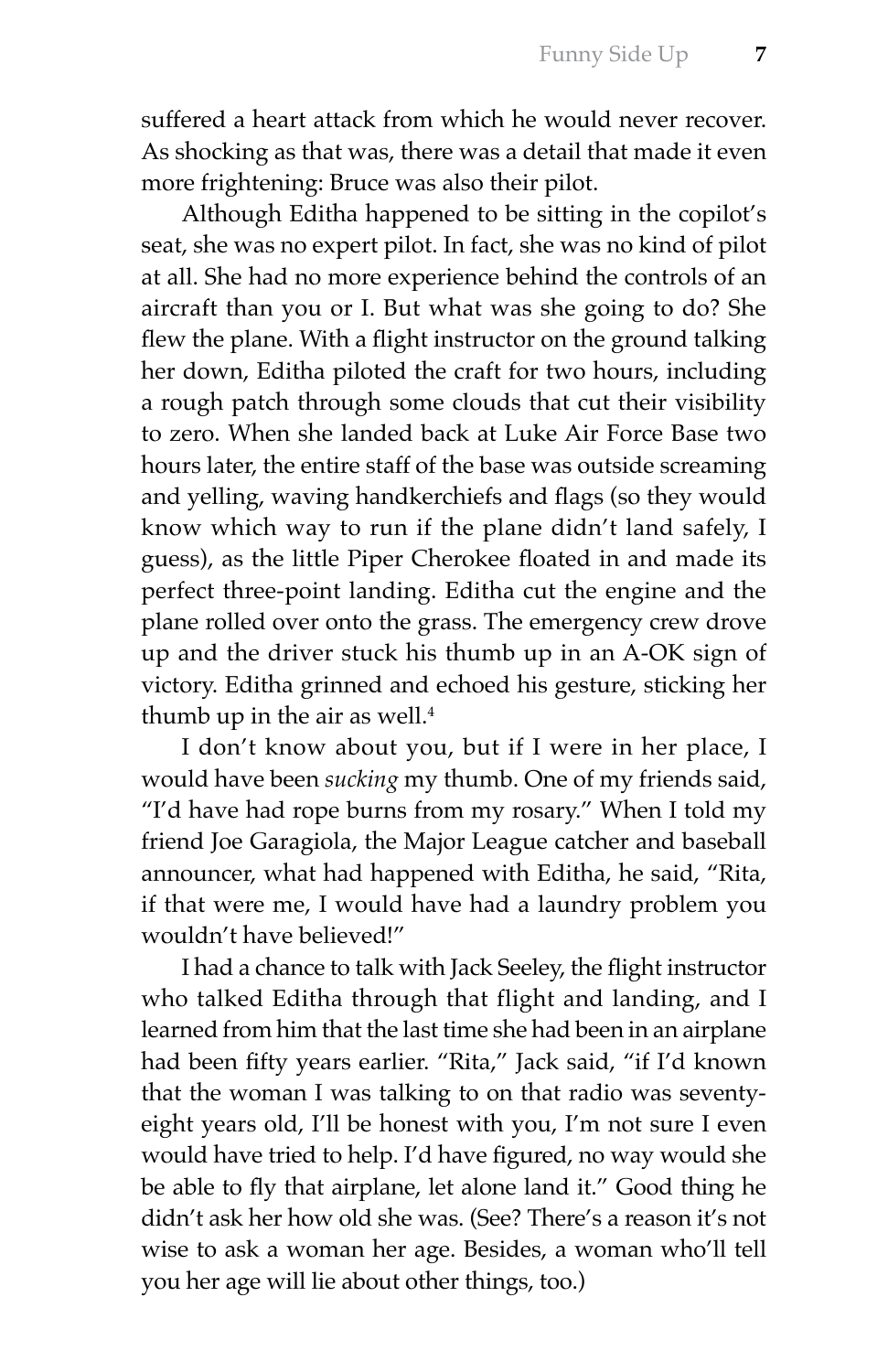Editha Merrill's friend was right: she had a purpose. That was the reason she didn't die on the operating table. She was supposed to land that airplane. *She* was supposed to save those other people's lives.

Did she have the skills to do it? No, she sure didn't. But she acquired them, and pretty darn fast, too. If she could do that, at seventy-eight, do you think you can learn the skills you'll need to fulfill *your* purpose?

Because let me tell you something: you have a purpose, or else you would not be alive today. You want to live a rich life? Find out what your purpose is, get crystal clear on it, and throw yourself into it.

When I say you have a talent, you may question that. But don't—because you do! I questioned it about myself for years. I didn't intend to do what I've done for a living. I intended to be Tina Turner. Unfortunately God didn't give me Tina Turner's voice. (He had already given it to her. He also knew I wouldn't have put up with Ike for a second.) I got over it.

What do you love to do? What are you passionate about? Whatever that is, dive into it and get good at it. No, get *great*  at it.

#### **No Compromise**

Once you discover what your purpose is, you can't let anyone else tell you differently. I'm not saying you should stick your fingers in your ears and close your mind off to other people's perspective. Sometimes people see things in you that you don't see in yourself. But when it comes to the core of your being, the very soul of who you are and why you're here? *Your* voice is the only one you can trust.

When people tell you that you can't do it, give yourself the gift of tunnel vision. Don't listen to them. Listen to yourself, because you've got the answers within you right now.

You've already got everything you need within you to be outrageously successful. Everything. A scientist once told me something I thought was fascinating: you have the atomic components and energy within you that's equivalent to the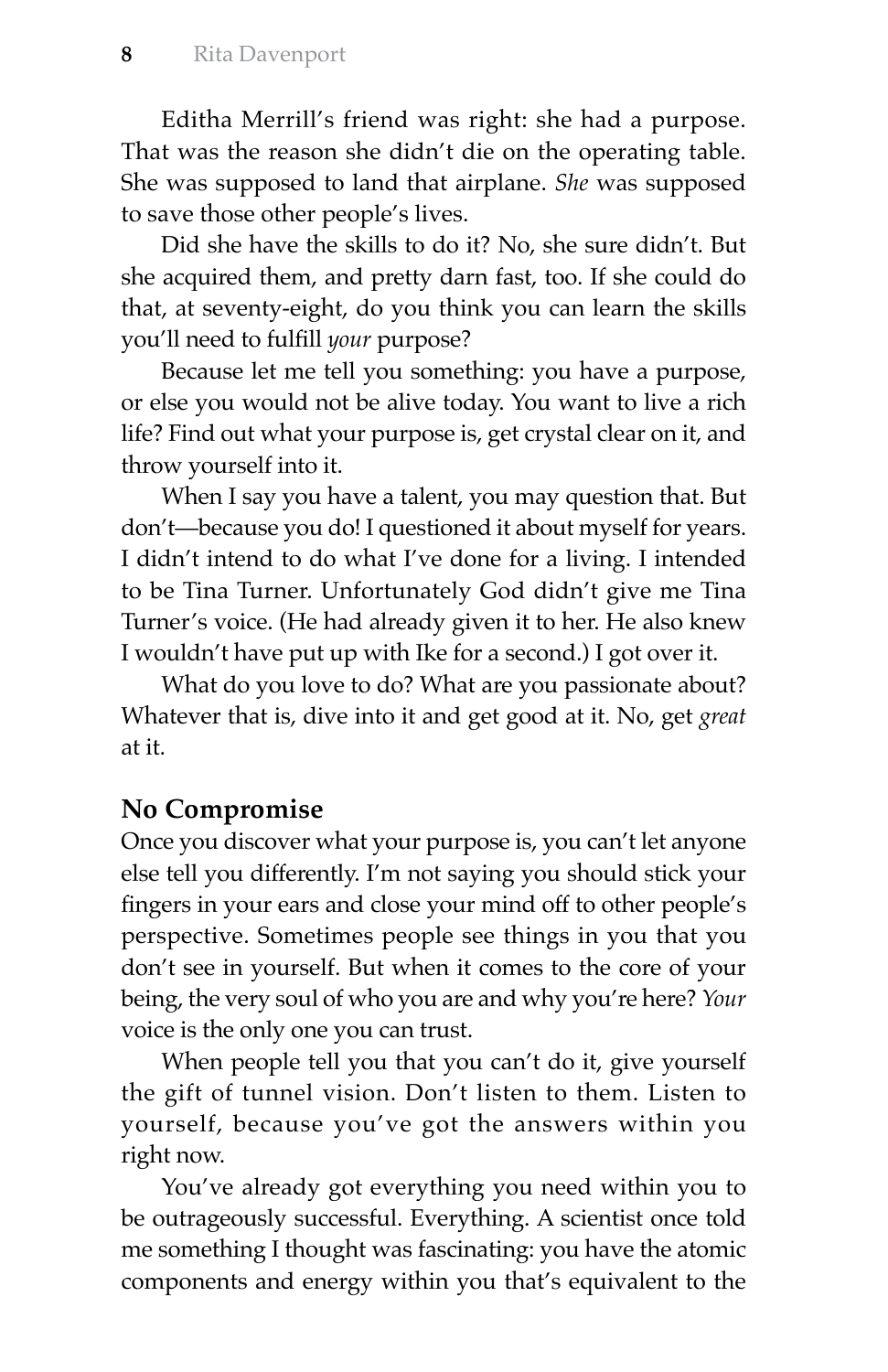force of an atomic bomb. It's a question of how those elements are focused. I said this once in a speech. Afterward, a woman came up to me and said, "Do I really have the energy within me, like an atomic bomb?" I said, "Yes, ma'am, you do." She said, "Well, you know, I thought I was having a little gas, but I didn't know it was that serious." Funny what people hear from what you say, isn't it?

I interviewed the Oscar-winning actor Dustin Hoffman once years ago at a press junket, and he told us he had a list of people who had all told him, back when he was starting out and struggling to get a foot in the door of the acting world, that he was ugly, he was scrawny, he sounded stupid, and wasn't ever going to amount to anything. "I keep that list with me," he said. "You know why? To remind me that other people's opinions are just that."

All the people on that list knew, I mean they *knew*, beyond all shadow of the slightest doubt, that Dustin Hoffman would never make it as an actor. Other people's opinions. But Hoffman made sure to stay in control of the one opinion that mattered: his own. That's worked out pretty well for him, don't you think? It will for you, too.

Are you every bit as successful, right now, as you know you could be? If not, what's holding you back? I'll tell you what's holding you back: other people's opinions. You've been handed a script that's been programmed into you by family members, friends, teachers, and all kinds of people you've come into contact with, and you're following the script. You've bought into their story. You're thinking, "Yeah, I'll never be able to do that, it's just not something I'm capable of," because somebody else told you that.

I know, because I was handed a script, too. (I'll tell you all about it in the next few chapters.) We all were. But that story isn't your story, it's a story others made up for you. They weren't necessarily trying to ruin your life. In fact, the chances are good they were only doing their best to help, doing what they thought would be in your best interests. I've raised two sons, and I know how tempting it is to look at someone you love trying to figure out what they're supposed to do with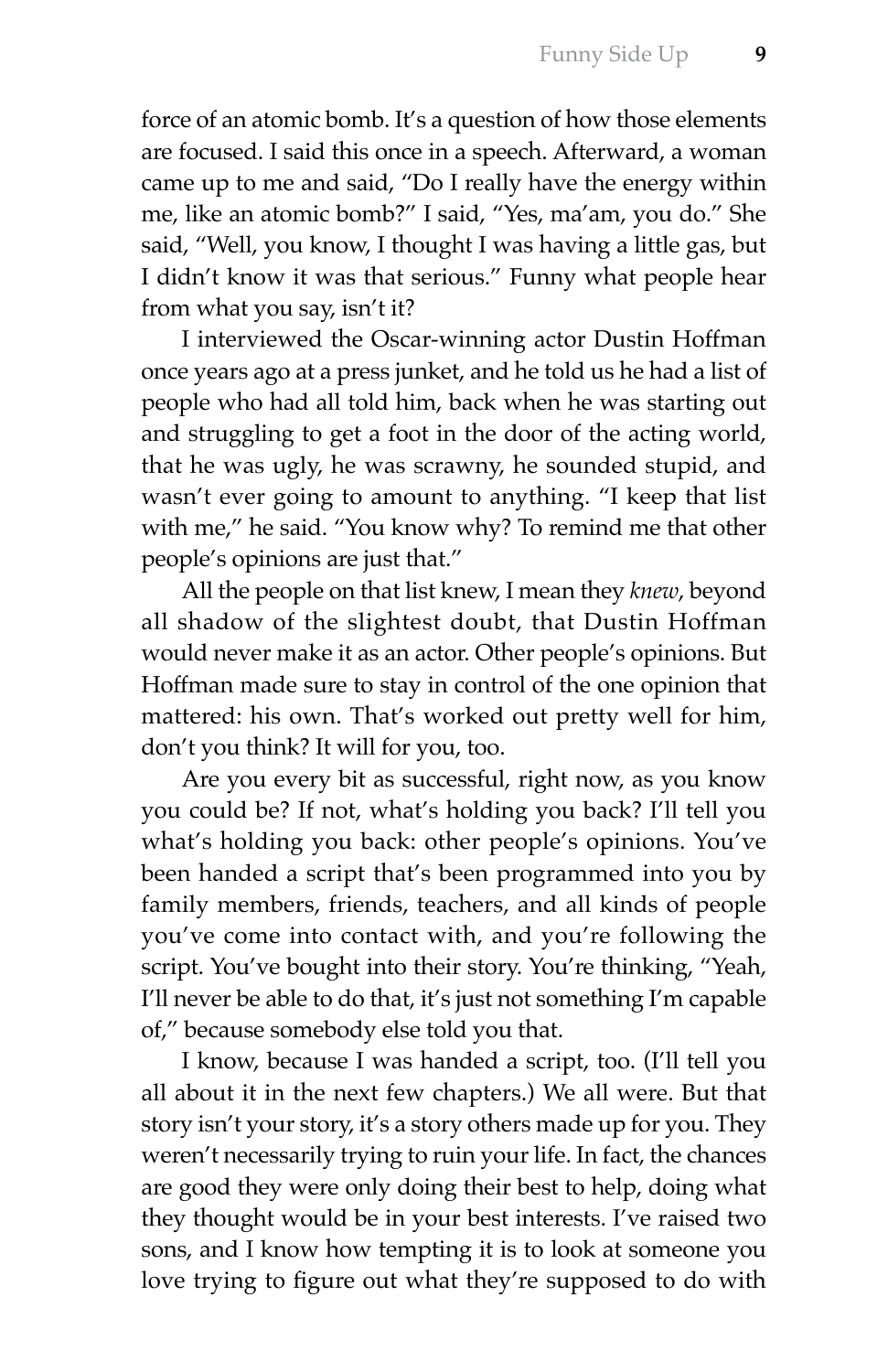this thing called *their life*, and think, "Here, let me help you with that **"** 

But good intentions or not, they don't know your story. I don't know what your purpose in life is. Who does? *You* do.

*It's a simple three-step process:*

First: Find out what it is you want to do. What you were put here to do. What speaks to your soul.

Second: Start doing it. Go for it. Throw yourself into it, body mind and soul.

And third: Keep doing it no matter what. Don't compromise. The only time you fail is when you quit!

#### **Life Is Choice**

Life is all about choices. Life itself *is* choice. That's what distinguishes things that are alive: they make choices. Plants grow toward the sunlight. Dogs run after the sticks you throw. People pursue careers and create circumstances.

Editha Merrill had a choice. She could have said, "We're doomed, no way can I fly an airplane-I'm seventy-eight, for Heaven's sake, and I've never even touched one of those controls before!" Or she could make a different choice. She chose to land that darned airplane. Dustin Hoffman had a choice too. We all do.

This may be hard to hear (or, if you're a more visual person, hard to *read*), but humor me and just take it on, for a moment, as a what-if-this-is-true, a possibility to consider: *You are where you are, right now, because this is where you've chosen to be*. You can blame all kinds of people conditions and circumstances, but even in those situations where it might seem like you had no choice whatsoever, you are still given a free-will choice about how those people and circumstances will affect you, and about where you go from that point forward. That is a gift we all have. You are where you are because of the choices you've made, whether you've made them with full intention and your eyes wide open, or made them sort of by default, backing into the corners of your life because you didn't think there was any other way to go. You can think of them as active choices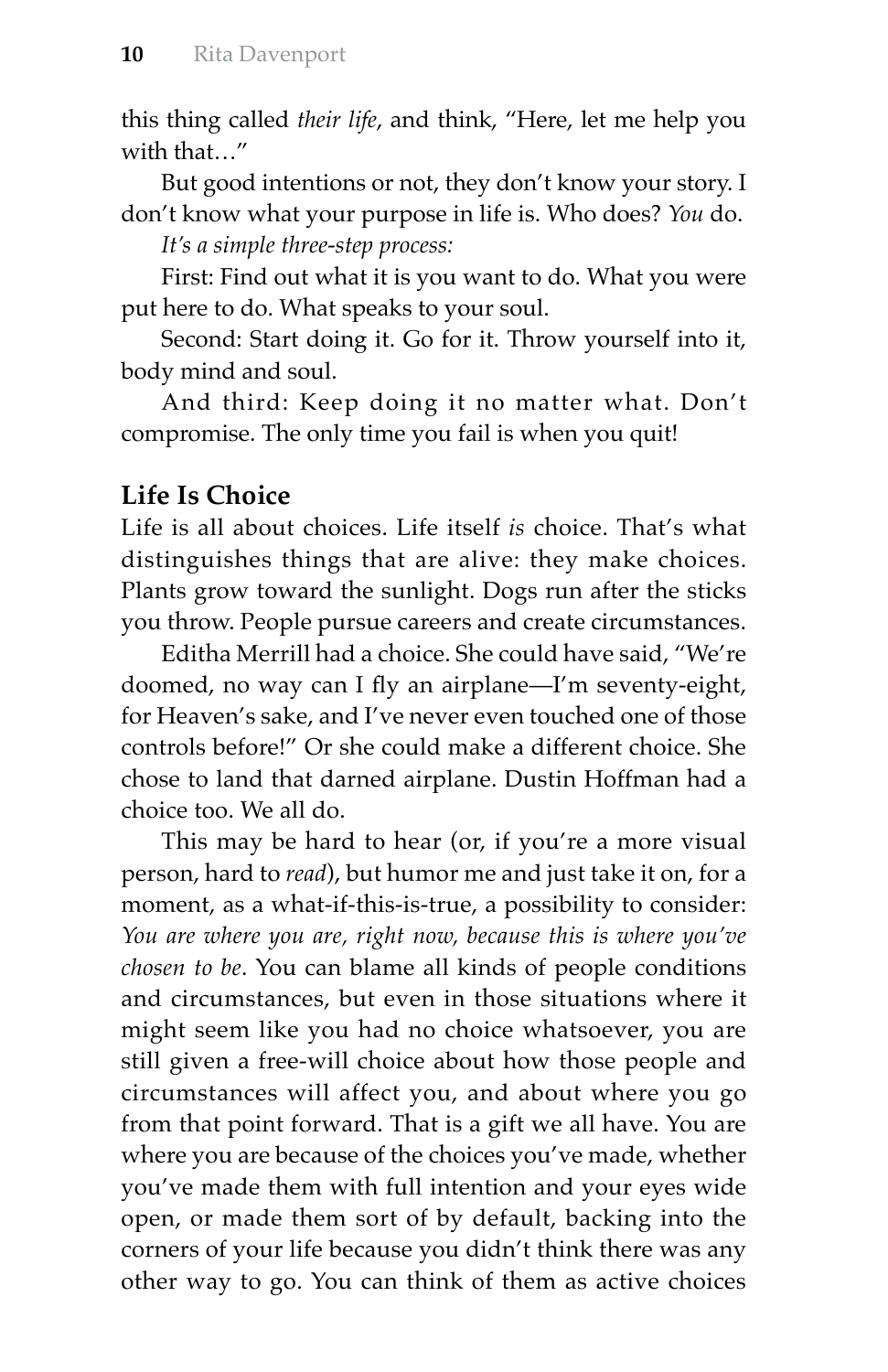versus passive choices—and making active choices has it all beat, hands down.

In fact, for me that is the definition of genuine success itself: *success is living every day the way you choose*. It is living with the clear understanding that you are making your own choices, and embracing those choices fully.

You've probably heard it said that success is not a destination, it's a journey. Well, yeah … but not just *any*  journey! Walking over to the corner for a pack of gum is a journey, but I'm not sure that's a very vivid picture of *success*.

No, success is that unique journey where you spend each day living your authentic life, being your authentic self, in hot pursuit of the very reason you were put on the planet in the first place.

#### **My Life in a Nutshell**

Here are the simple facts of my life. We'll get into some details here and there later on, but while I've still got your attention I thought it would be polite to give you the general lay of the land.

I started out as a sperm cell. (I think we've covered that part!)

Next, I was born into a very poor family and grew up in Flat Rock, Tennessee. Like I said, no indoor plumbing. We'd have to go out to the street to fetch water, and when it was time to give that water back, we'd go out the other way, to the outhouse. My sister, Euphiazene, was eight years older than I. (She got married at the age of fourteen, when I was just six, started a family four years later at eighteen, and recently celebrated her sixty-second wedding anniversary.) My brother Ray came along two years after I did. All the way through school, until I left home myself, I slept in one room with my mama, and Ray slept in the other room with our daddy. It was a small house, and one built for small aspirations.

Except for mine. "For some reason," my sister says, "you were not like the rest of the family." I never accepted my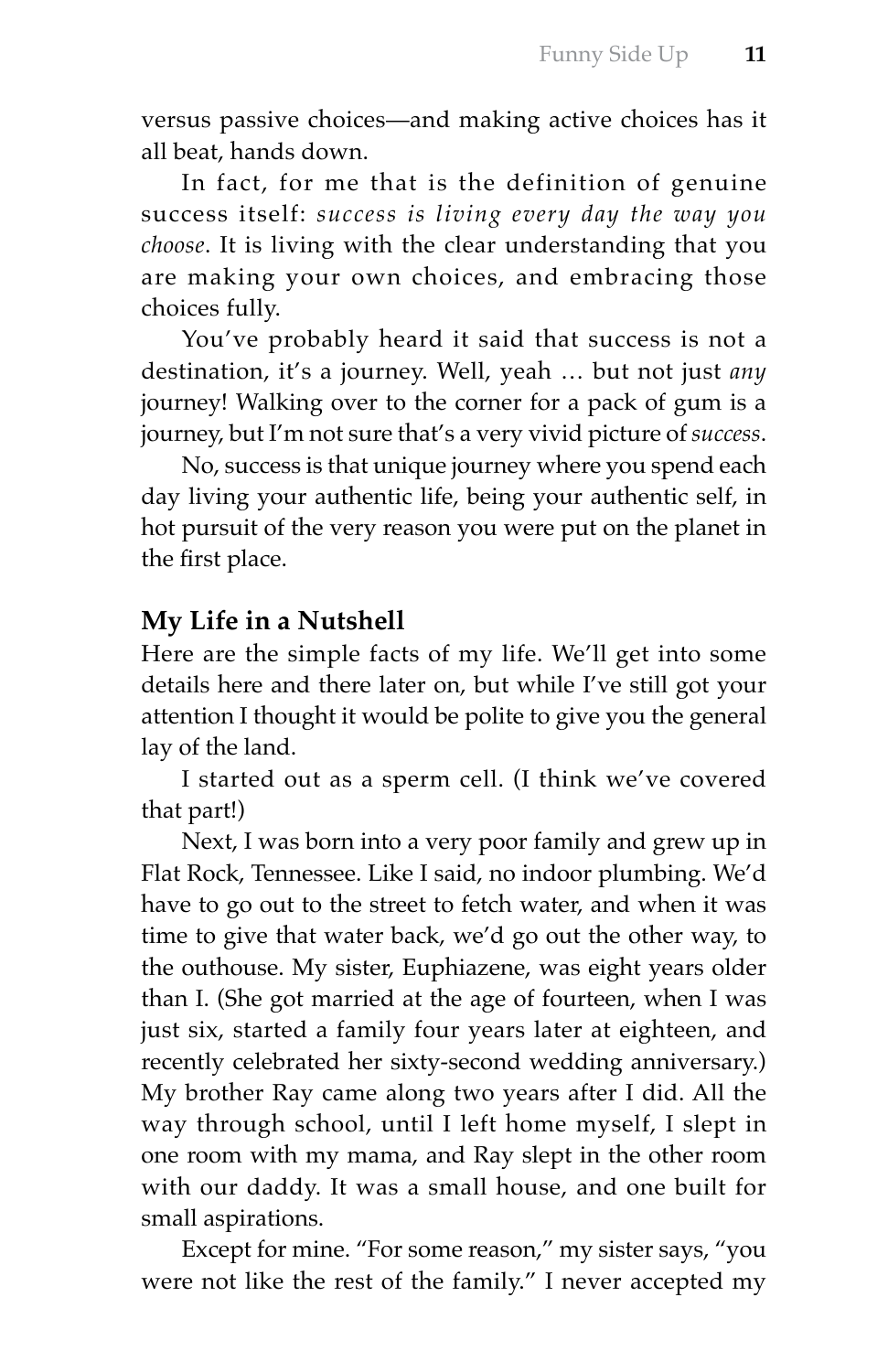obvious destiny as a poor-town, don't-accomplish-much housewife. My high school guidance counselor told me to forget about college—"You're not college material, Rita," she said, "just concentrate on finding a good husband and having a family"—but I ignored her advice. (Except for the husband and family part; I did pretty well in *that* department.) It took some doing, but I eventually wormed my way into college and managed to graduate with honors in just three years and was even president of Kappa Omicron Phi, a society for academic excellence, thank you very much. At that point I got married (there's the husband part), moved out of my childhood home, and more or less began what I suppose you'd call my adult life.

My career as an adult falls pretty much into four parts.

For my first seven years or so after graduating from college, I worked as a teacher, social worker, and consumer service specialist, which is basically someone who helps people understand how to conserve energy and use the stuff they bought.

For the next fifteen years I hosted and produced a national-award-winning daytime television show in Phoenix, Arizona. These were the pre-Oprah, pre–Sally Jesse Raphael, pre–Jerry Springer days; on the national daytime talk scene, Phil Donahue was king. My show was called *Open House*, then *Phoenix at Midday*, *Cooking with Rita*, and finally *The Rita Davenport Show*, which came within a stone's throw of being nationally syndicated. (Close, but no cigar, and I'm grateful it didn't quite happen, because my life would have turned out very differently. More on that later, too.)

By this time I had written a few books that had done pretty well, and also carved out something of a career as a public speaker. The year I finally left the show to speak full-time, I flew however many frequent flier miles around the country it took to give 118 speeches, which works out to almost one every three days.

But I didn't stay in that career, either. Upon leaving the television show I also found myself dabbling in the world of direct selling, becoming an independent representative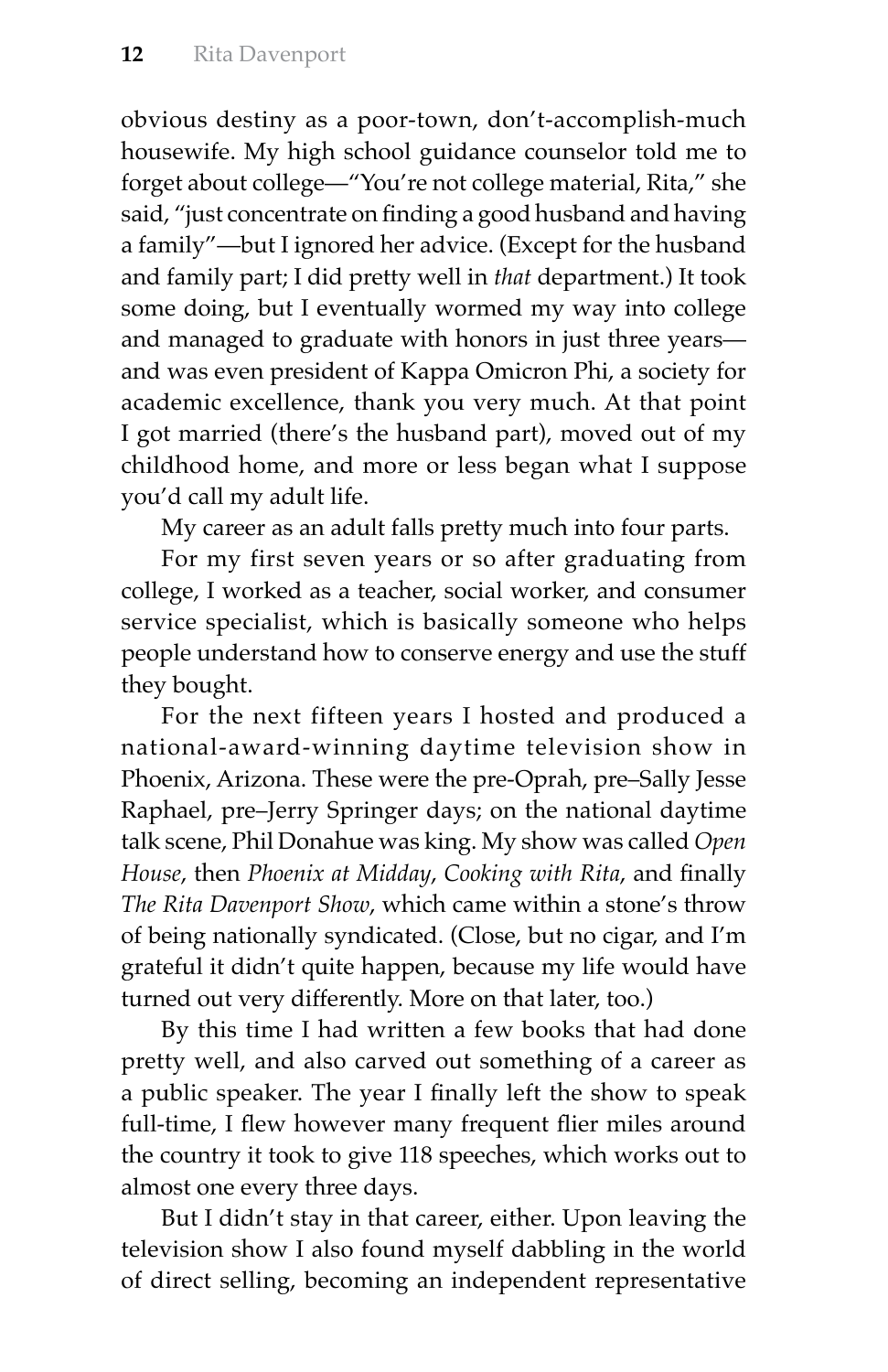for a company that sold a line of skin care products. The dabbling got serious, and within six months I was No. 1 in sales and sponsoring. A few years later I was president of that company, a position I held for more than twenty years. When I joined, we were doing close to \$4.5 million annually; we soon began experiencing tremendous growth, and two decades later it was just shy of being a billiondollar company.

Those are the four chapters of my life: teacher and social worker, television host, speaker/author, and company president—although I'll have to admit, as different as those careers sound, it's really been pretty much the same socialworker path the whole time, just in different disguises. I have a passion for helping people, and especially, for helping people discover how great they truly are and what extraordinary riches they have to share with the world. That's my purpose in writing this book, as I'll bet you've already figured out.

I give you my story in a nutshell to make a point: *if I can choose to be successful, then anyone can*.

People sometimes think it's false modesty when I say that. It's not. It's the absolute truth. There have been so many strikes against me, the odds that I should make anything out of myself were just ridiculous.

The other day I went to have my eyes checked. After examining me for a few minutes, the doctor pushed his chair back on its little rolling wheels and said, "Rita, how on earth do you function?"

"What do you mean?"

"Well, you have the weirdest eyesight I ever saw. You use one eye for near vision, and the other one for far vision."

"Is that unusual?" I asked. It sounded pretty normal to me, but hey, what do I know?

He shook his head. "Not by itself, it isn't. But I've never had a patient with this many degrees of difference between their two eyes. I've had one who had three degrees of difference. But you've got *five."* 

I asked him what exactly that meant. He shook his head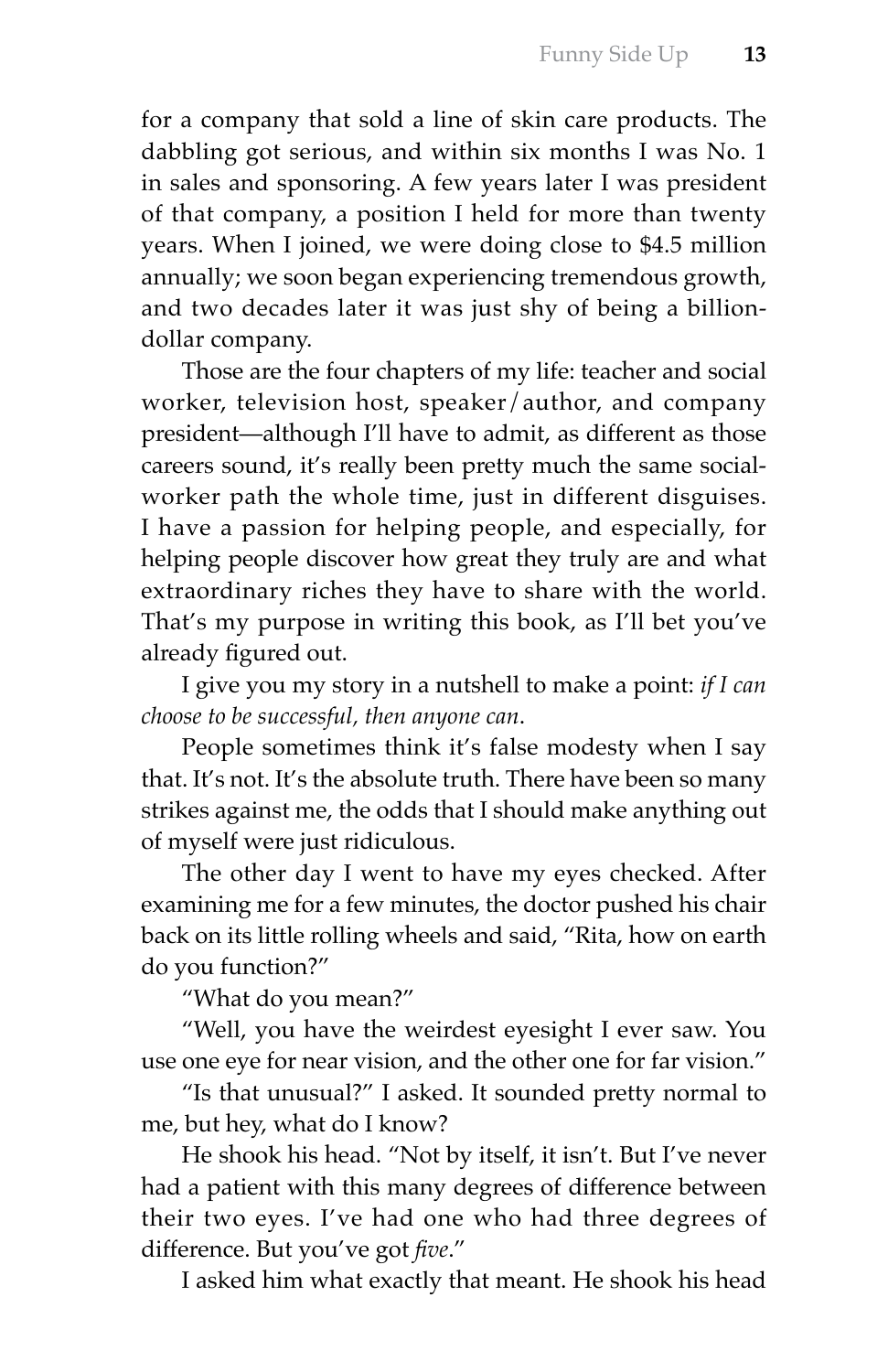again and gave me a look. "When you read something, part of your brain shuts down. And when you're looking out and seeing something in the distance, another part of your brain shuts down. I don't know how you drive, how you park a car, or, frankly, how you do *anything*."

Well, I don't know how I'm doing it either, but apparently it's working for me. I know this: when I'm about to give a speech, I have to take a minute to center myself, so I know exactly what I'm going to say. I go off by myself somewhere backstage, turn up the palms of my hands, and say, "Lord, tell me what you want me to include in my speech today. I know I couldn't do this by myself. There's got to be someone out there who needs a special message. Give me whatever's needed for this group, and I'll do my best to be your messenger." And I'm always grateful when I get the feedback that somehow I said exactly what someone there needed to hear.

When I speak, I tend to go off point and tell stories, and I'm never sure just where they're headed. ("I've noticed," I know, I can hear you saying it.) Most of the time, I do manage to find my way back to where I started and finish making my point, but in the meantime, who knows where we'll wander. It keeps my audiences on edge, wondering, "Okay, is she ever going to finish that thought she started ten minutes ago?"

There's method to the madness, though. It keeps them listening. I learned this from the late great Jack Benny, who was famous for doing this. He could talk to audiences and wander so far off that you'd swear he had no idea what he'd been talking about, when all of a sudden he'd lead right back to the place where he started, almost as if it was by accident. He was brilliant at it.

I interviewed him on my television show many years ago (not long before his death, as it turned out) and I asked him about that. He said, "You know what, Rita, it keeps my audiences more in touch. They think, 'We better keep listening—who knows, maybe the *next* one will make sense.'"

That's how my mind works. It just constantly jumps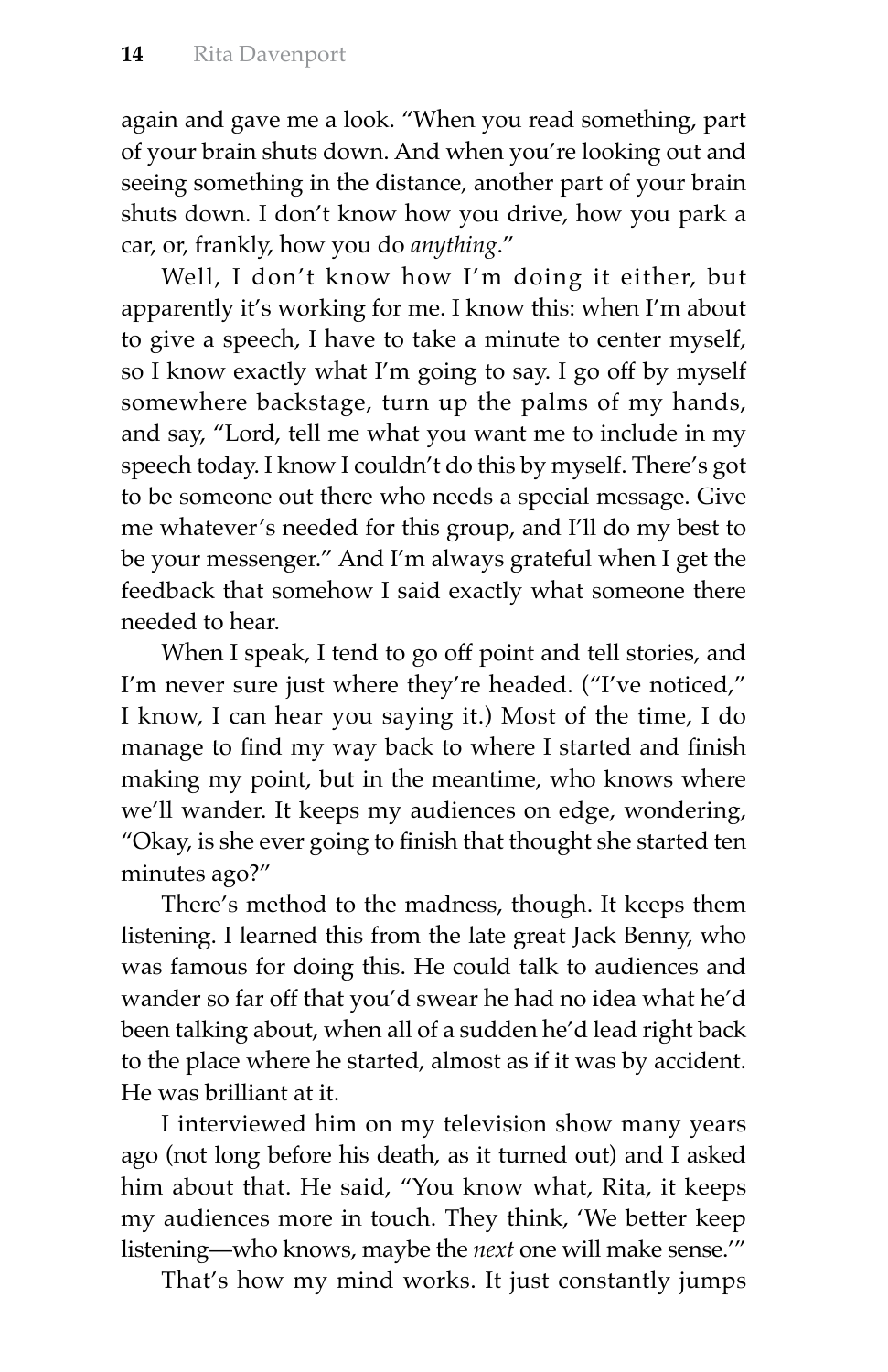from one thought to another. Now that I think about it, I suppose my life has done this too, to some degree. But it's all been in the service of one single-minded goal: to serve as best I could, and do what I was put here to do.

#### **The Music in You**

One thing I *don't* want to do is reach the end of my life, face God and say, "Oops. Sorry about that—I know I didn't do that great a job, but you know, it wasn't really what I wanted to be doing anyway…"

How many people trek through life following someone else's script and never get to fly the plane they were supposed to fly? Or spend years wandering off the point but, unlike Jack Benny, never find their way back?

You've no doubt seen the great classic film *It's a Wonderful Life*, where George Bailey thought his life made no difference until, when he was on the verge of suicide, Clarence the angel showed him how much worse off the world would have been without him. As funny a character as that angel is, by the way, has it ever occurred to you why he's called *Clarence*? The name simply means *clarity*. In other words, you have your own angel Clarence, and it's right there inside your head. It's called *clarity about who you are*. How many people commit a slow version of George Bailey's suicide, taking years or decades to let their lives drain away without tapping into the passion of their true purpose?

But if you do touch that purpose and do what you believe in, what you feel passionate about, I can promise you this: you are making a critical difference. There is a greater plan afoot here, and you're part of it.

I'm not a card player, but I have a theory about life and cards. When we're born we're dealt a hand of cards, and each card represents the gift of a talent. You can accept it, love it, and use it, apply it in your life and share it with the world. Or you can abuse it, ignore it, or let it lie fallow. It's your choice.

And you can't reach over and grab my hand of cards,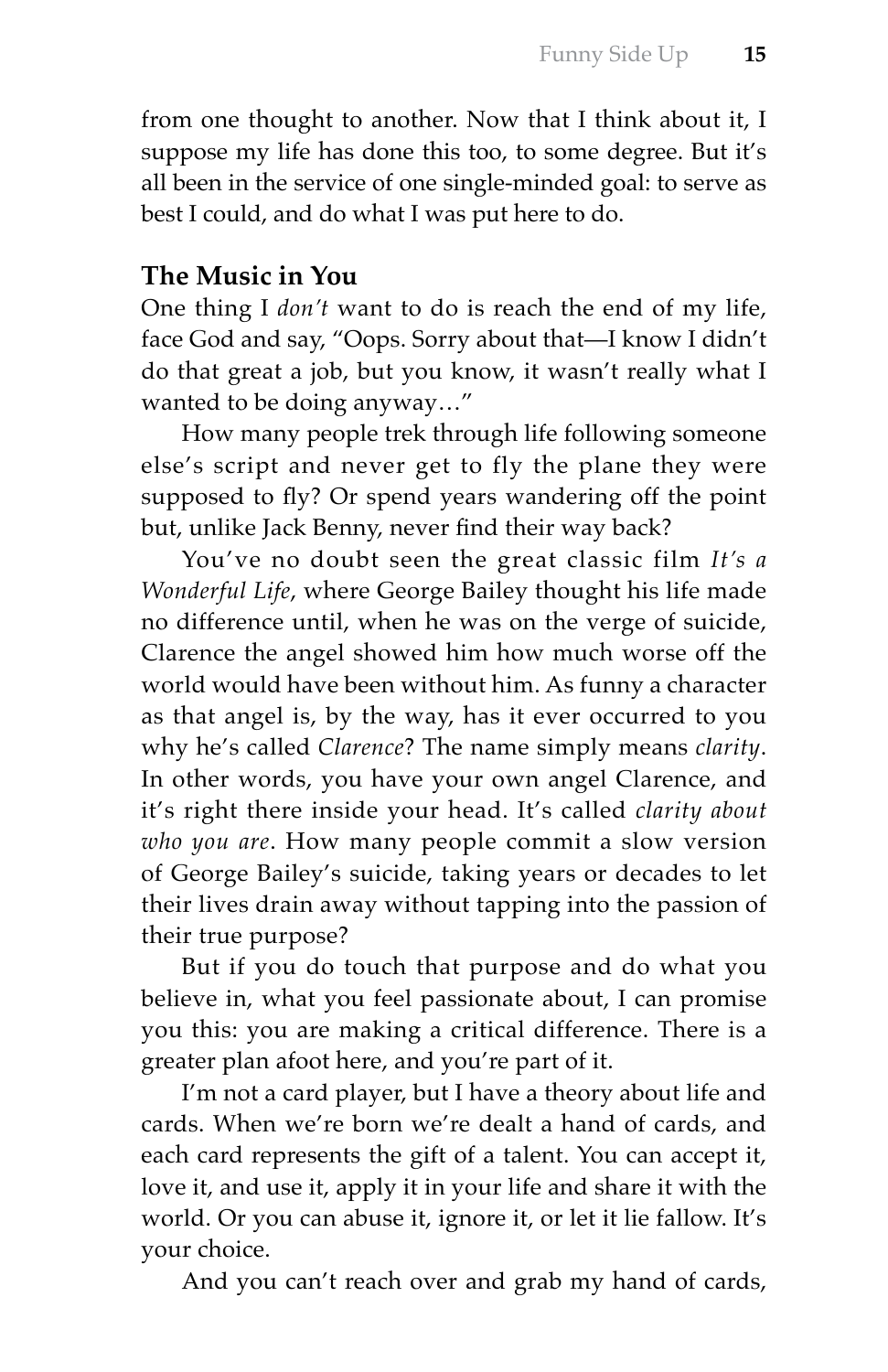either, or someone else's hand. No, you've got to play out your own hand. And if you'll take the time to sort through them, you'll find there's at least one ace in there. So find it. And play it.

The people who scream the loudest on their deathbeds are not the ones who regret what they've done. They're the people who regret what they didn't do. I've had quite a few people tell me, "Rita, you do too much." And they may be right. But I would rather wear out than rust out—and I know a lot of people who are rusting out right now. They're dying with their music still in them.

Don't leave this life with your music still in you.

You have a talent. You have a purpose. When you feel good about yourself is when you are using the talents you were given, pursuing the purpose you were put here to fulfill.

Here's what I want you to get from reading this book. I want you to know that if you want it bad enough, the world is *yours*. The world steps aside for the person who knows where they're going. You've got to decide what you want, what you're willing to give up to get it, what your priorities are (in my life it's God first, family second, career third), then get to work doing it—and don't let anyone or anything deter you from your path. I know that sounds simple, and in a way it is. The problem is, we forget it, or it gets drowned out by all the negativity thrown at us. Life circumstances and challenges make it seem complicated. But it really isn't.

There's such sadness and apathy in the world today. So many people don't think there's any chance of making anything great of themselves. But there is not only a chance of it, there is a *certainty*. You can accomplish greatness if you want it bad enough. You have a gift. And when you use it, you *are* a gift.

Before we go on with the rest of this book, I want you to know one more thing: *You are not alone*.

There have been times when I was so frightened, so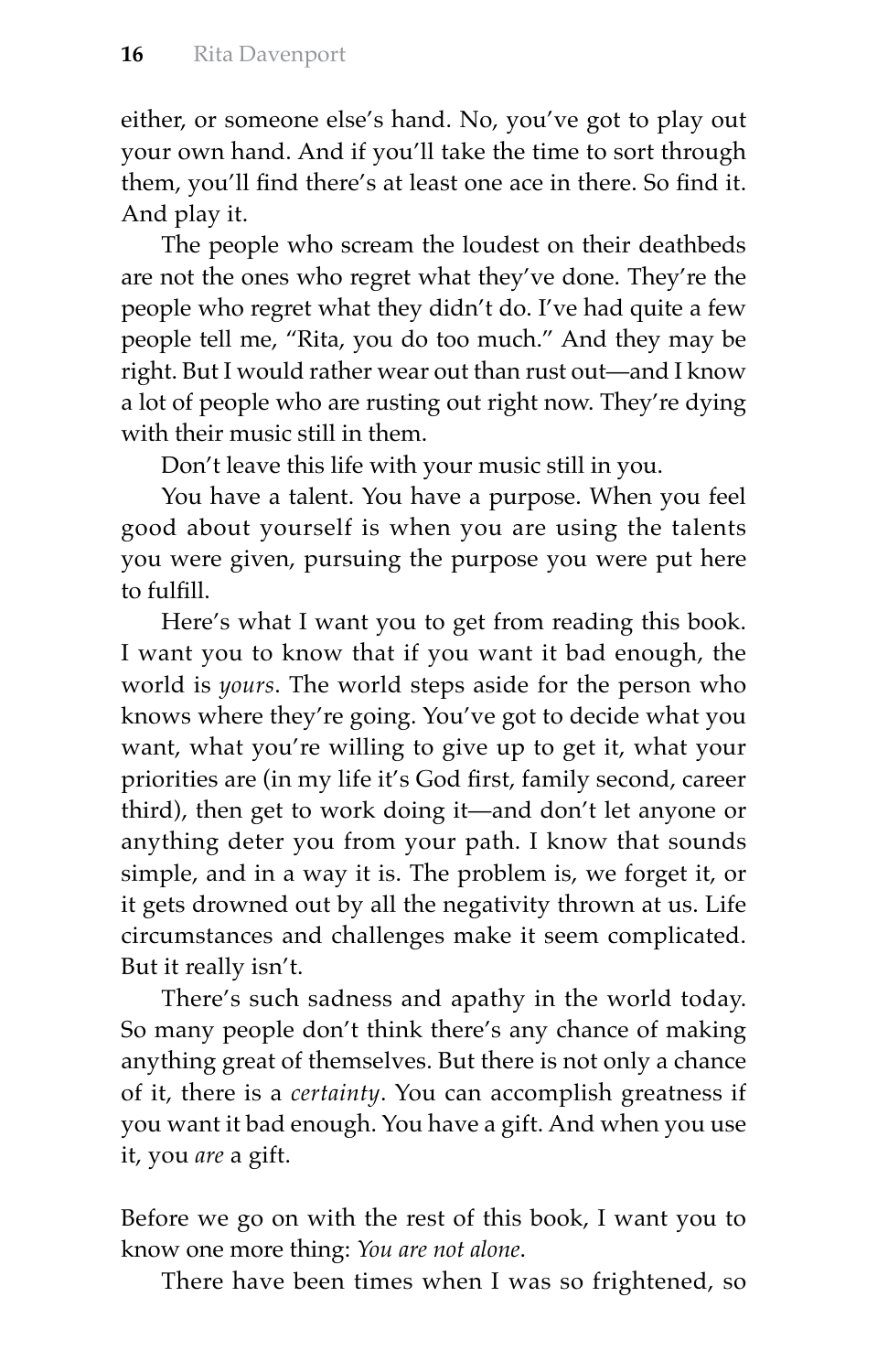out on a limb, so convinced I didn't know what the heck I was doing and there was no way I could get through it all. You may have had experiences where you felt that way too. One day during my first week in television, I was doing an interview (and this was live, not taped), and one of the crew members gave me a signal by crossing his arms in front of his chest. I had no idea what he meant. My first thought was, he was telling me my blouse had come open. Turned out, he was indicating that I had only thirty seconds to finish the segment before we went to a break. I don't remember how I closed that segment, but I do remember this: I was grateful to learn that my blouse was still buttoned.

That same week, I was getting ready to interview the wonderful character actor Eddie Bracken. (You might remember him as Norval Jones, the hero of the Preston Sturges' screwball comedy *The Miracle of Morgan's Creek*—or the sympathetic Walley World theme park founder "Roy Walley" in *National Lampoon's Vacation*.) I was terrified about being around such a celebrity, and in an effort to mollify my nerves by talking about it, I said to Eddie, "You know, I'm always nervous in the beginning of an interview. I just started in television, and I really haven't had any training or much experience. I'm not as nervous once we're both in the camera's eye, 'cause I figure the viewers have already seen me and now they're looking at you—so I kind of relax once we get to a two-shot. But when I'm by myself, I'm nervous as all get-out."

I'll never forget what happened next. We all knew Eddie Bracken as a character—genial, rumpled, scattered, befuddled, hilarious. But this wasn't a movie character. This was the authentic person.

Eddie put his hand on my arm and said, "Rita, don't you know, you are never alone. Do me a favor. Put your fingers on your pulse right here. You feel your pulse? You know what that is? That's the presence of God in you. It's right there, you can feel it. And whenever you wonder where it is, just know this: we are all a part of God. He is always with you."